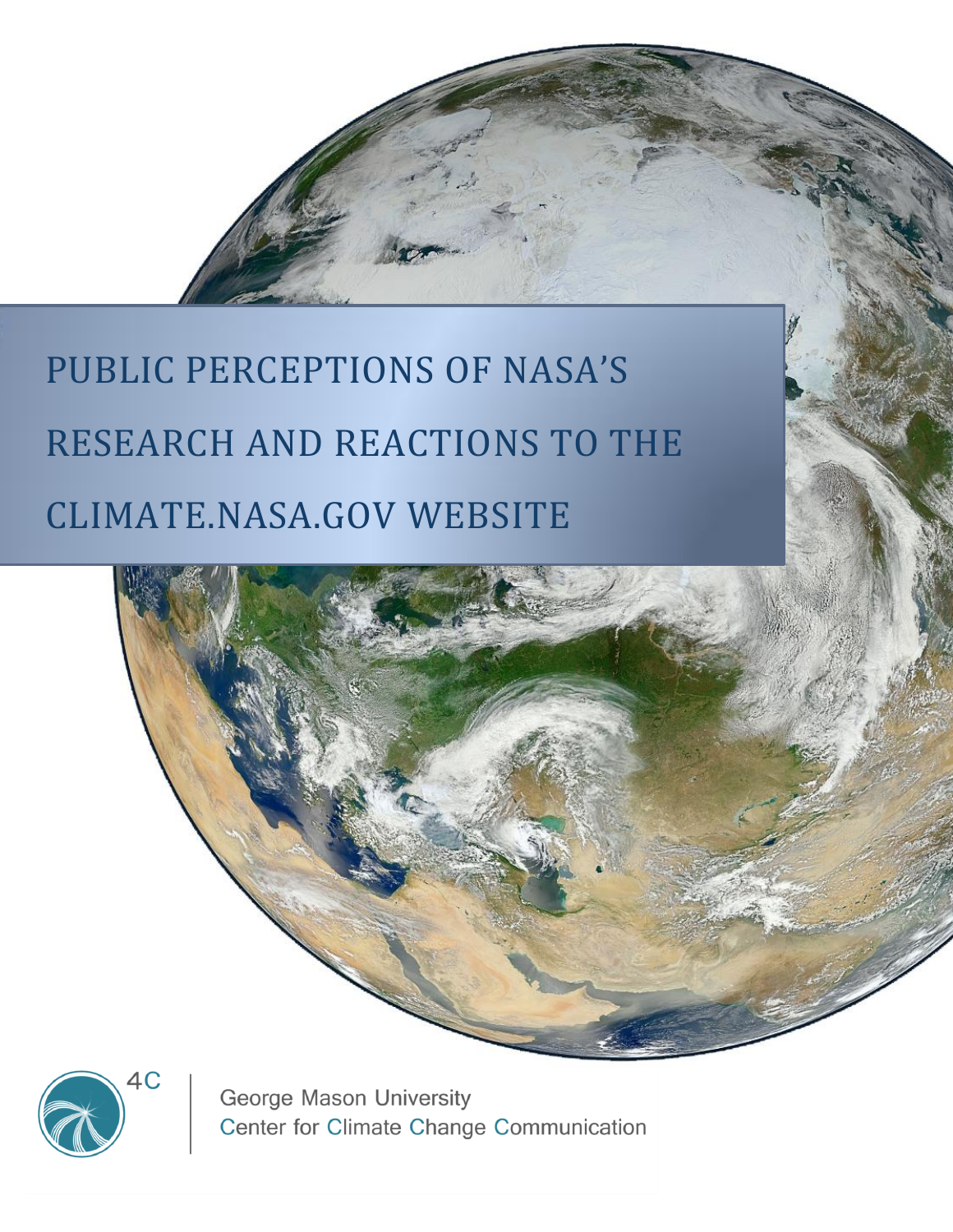#### January 25, 2013

Investigators: Teresa Myers, PhD, Edward Maibach, MPH, PhD, Connie Roser-Renouf, PhD, Ashley Anderson, PhD, & Neil Stenhouse, PhD student, Anthony Leiserowitz, PhD.

This study was funded by a grant from NASA (Award #NNX11AQ80G).

Cite as: Myers, T., Maibach, E., Roser-Renouf, C., Anderson, A., Stenhouse, N., Leiserowitz, A. (2013). *Public Perceptions of NASA's Research and Reactions to the Climate.NASA.gov website.* George Mason University, Fairfax, VA: Center for Climate Change Communication. Available at: http://climatechange.gmu.edu.

This report contains results from a nationally representative survey of American adults conducted in April and May 2012. The survey examined public beliefs about federal agencies that are engaged in climate change research, and assessed which agencies the public looks to for answers to their questions on the issue. Furthermore, participants visited NASA's climate change website: climate.nasa.gov. See the methods section for a complete description of the study design.

*Picture on cover is credited to NASA's Visible Earth (http://visibleearth.nasa.gov/)*

# TABLE OF CONTENTS

| Participants were moderately satisfied with information on climate.nasa.gov relevant to their |  |
|-----------------------------------------------------------------------------------------------|--|
| Most participants frequented the evidence and causes sections of climate nasa gov, although   |  |
|                                                                                               |  |
|                                                                                               |  |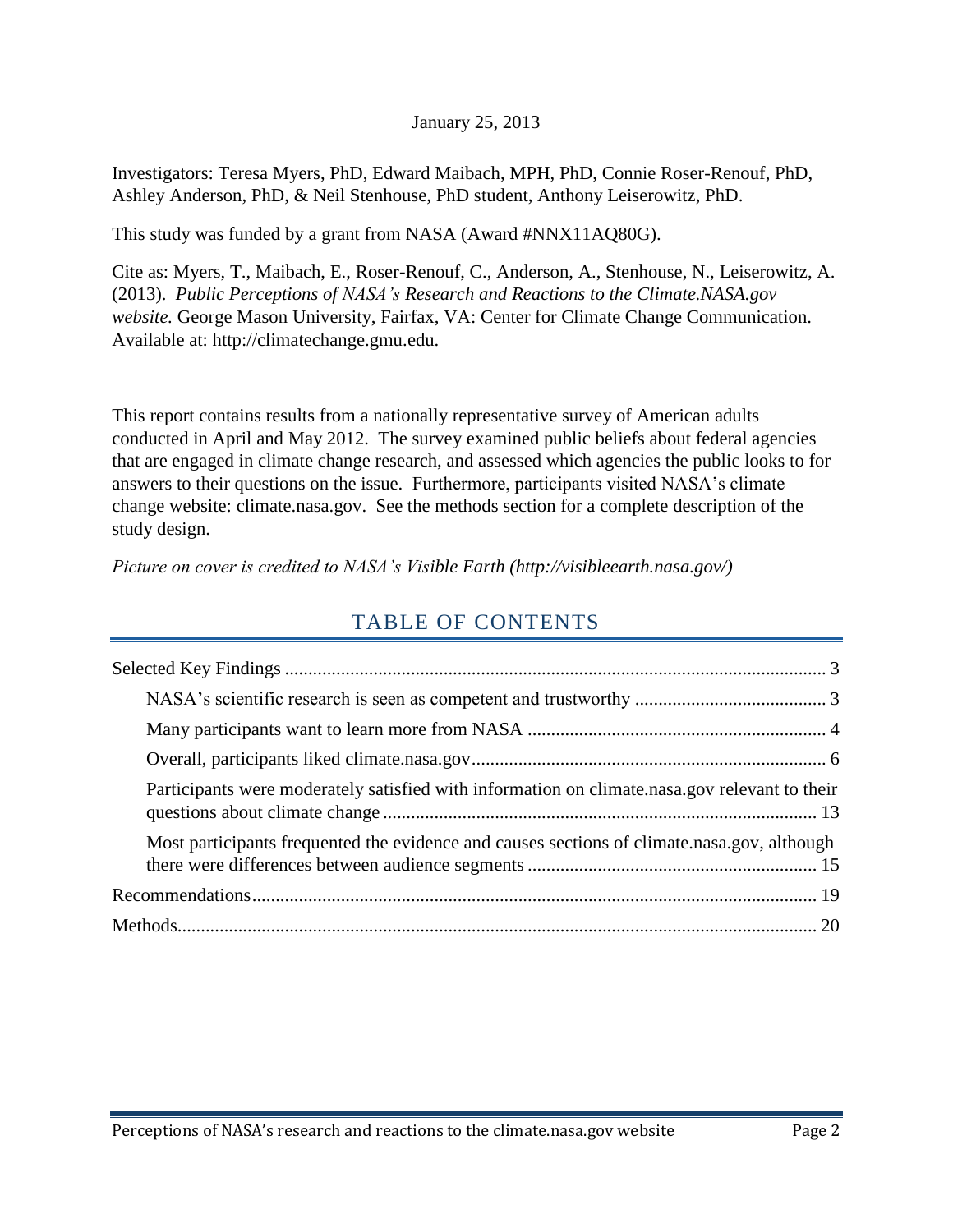# <span id="page-2-1"></span><span id="page-2-0"></span>NASA'S SCIENTIFIC RESEARCH IS SEEN AS COMPETENT AND TRUSTWORTHY

Overall, the public perceives NASA as conducting a significant amount of credible research. Average responses to questions about NASA's general and climate science research were all above the mid-point of the scale (2.5), indicating positive perceptions.

|                                                                                                                                  | Scientific Research<br>$[4 = Higher Ranking]$ |                        |             | <b>Climate Science</b><br>Research<br>$[4 = Higher Ranking]$ |
|----------------------------------------------------------------------------------------------------------------------------------|-----------------------------------------------|------------------------|-------------|--------------------------------------------------------------|
|                                                                                                                                  | <b>NASA</b>                                   | Average of<br>Agencies | <b>NASA</b> | Average of<br>Agencies                                       |
| How much research does<br>NASA conduct?                                                                                          | 3.70                                          | 3.51                   | 3.27        | 3.10                                                         |
| How competent are the<br>research scientists at NASA?                                                                            | 3.73                                          | 3.50                   | 3.39        | 3.24                                                         |
| How much do you trust the<br>research conducted at NASA?                                                                         | 3.25                                          | 3.05                   | 2.99        | 2.82                                                         |
| To what degree do you believe<br>NASA will use the findings<br>from its research in ways that<br>will benefit the United States? | 3.42                                          | 3.31                   | 3.09        | 3.01                                                         |

*Note: Entries are mean responses to questions with four-point scales; higher scores indicate higher levels of research, competency, trust, and belief. The order of these questions within the survey was varied, with half of the respondents asked about scientific research first and climate science research second, and half asked about climate science research first. Values are shown only for respondents asked about scientific research first (N=788), and respondents asked about climate science research first (N=722; see Methods for details).*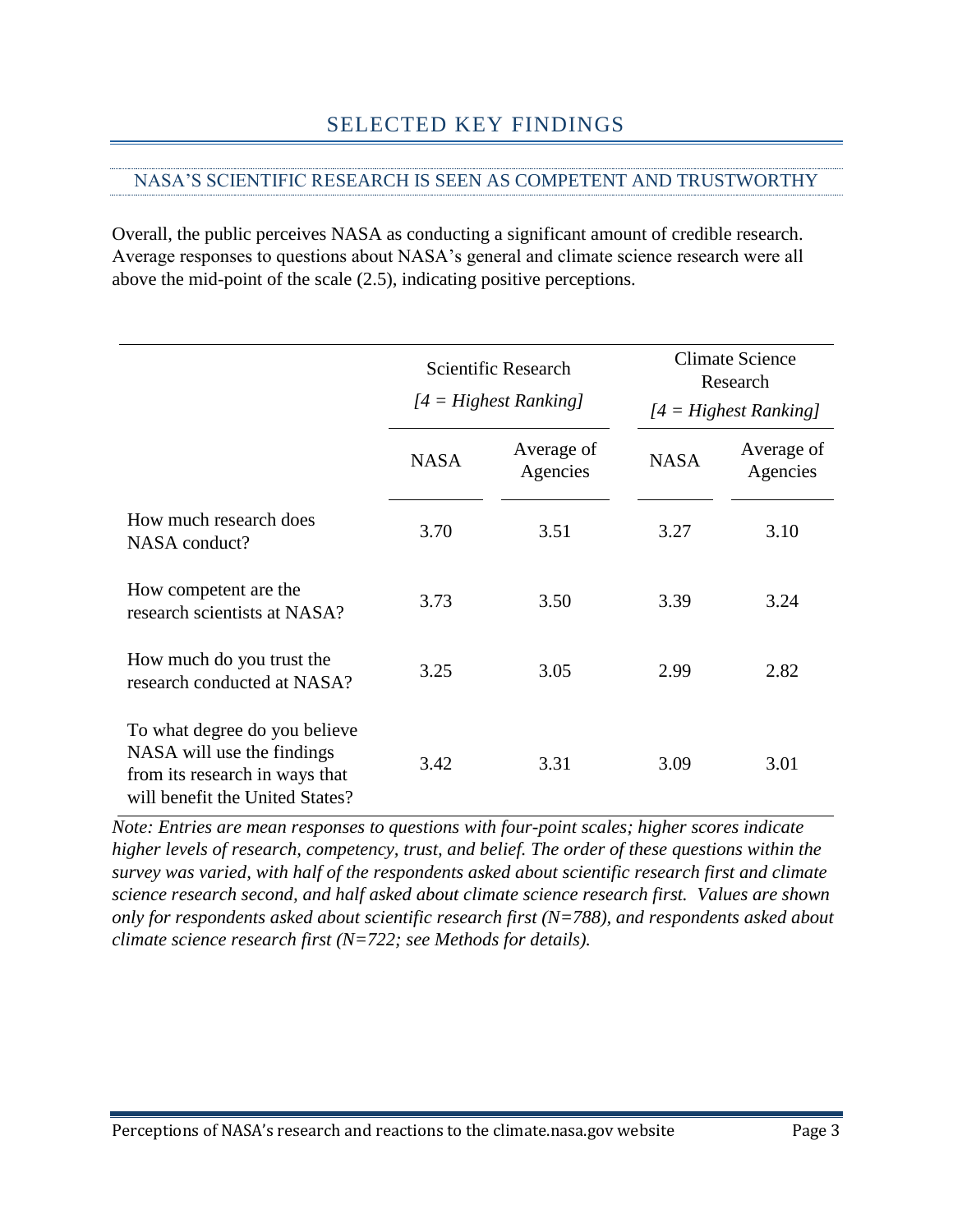#### MANY PARTICIPANTS WANT TO LEARN MORE FROM NASA

<span id="page-3-0"></span>Most Americans have many questions about global warming, and we asked participants: "If you had the opportunity, which of the following questions would you like to ask an expert on climate change? (Check up to three questions)" Then, taking the questions they chose, we asked participants if they wanted the answer to their top questions from each of the agencies included in the survey. A majority of respondents indicated they would turn to NASA for 14 out of 16 questions, and preferred NASA to the average of other agencies on 13 out of 16 questions.

|                                                                                                                         |                        |                         | Average        | Margin of                 |
|-------------------------------------------------------------------------------------------------------------------------|------------------------|-------------------------|----------------|---------------------------|
| Question                                                                                                                | Top Three<br>Questions | Desire NASA's<br>Answer | of<br>Agencies | <b>NASA</b><br>Preference |
| How do you know that climate change is<br>caused mostly by human activities, not<br>natural changes in the environment? | 39%                    | 62%                     | 53%            | 9%                        |
| What kind of research are you<br>conducting on climate change?                                                          | 28%                    | 70%                     | 43%            | 27%                       |
| How do you know that climate change is<br>happening?                                                                    | 20%                    | 63%                     | 61%            | 2%                        |
| Is there still time to reduce climate<br>change, or is it too late?                                                     | 20%                    | 63%                     | 43%            | 20%                       |
| Is climate change really happening?                                                                                     | 19%                    | 61%                     | 62%            | $-1\%$                    |
| On the whole, will climate change be<br>more harmful or beneficial?                                                     | 17%                    | 62%                     | 46%            | 16%                       |
| What can the nations of the world do to<br>reduce climate change?                                                       | 16%                    | 69%                     | 36%            | 33%                       |
| What harm will climate change cause?                                                                                    | 15%                    | 62%                     | 43%            | 19%                       |
| What can the United States do to reduce<br>climate change?                                                              | 14%                    | 68%                     | 37%            | 31%                       |
| What causes climate change?                                                                                             | 14%                    | 65%                     | 46%            | 19%                       |
| When will climate change begin to harm<br>people?                                                                       | 12%                    | 47%                     | 51%            | $-4%$                     |
| What can I do to reduce climate change?                                                                                 | 11%                    | 57%                     | 43%            | 14%                       |
| Will climate change harm people?                                                                                        | 9%                     | 46%                     | 57%            | $-11%$                    |
| What benefit will climate change cause?                                                                                 | 7%                     | 73%                     | 39%            | 34%                       |
| How much would it cost the United<br>States to reduce climate change?                                                   | 7%                     | 57%                     | 45%            | 11%                       |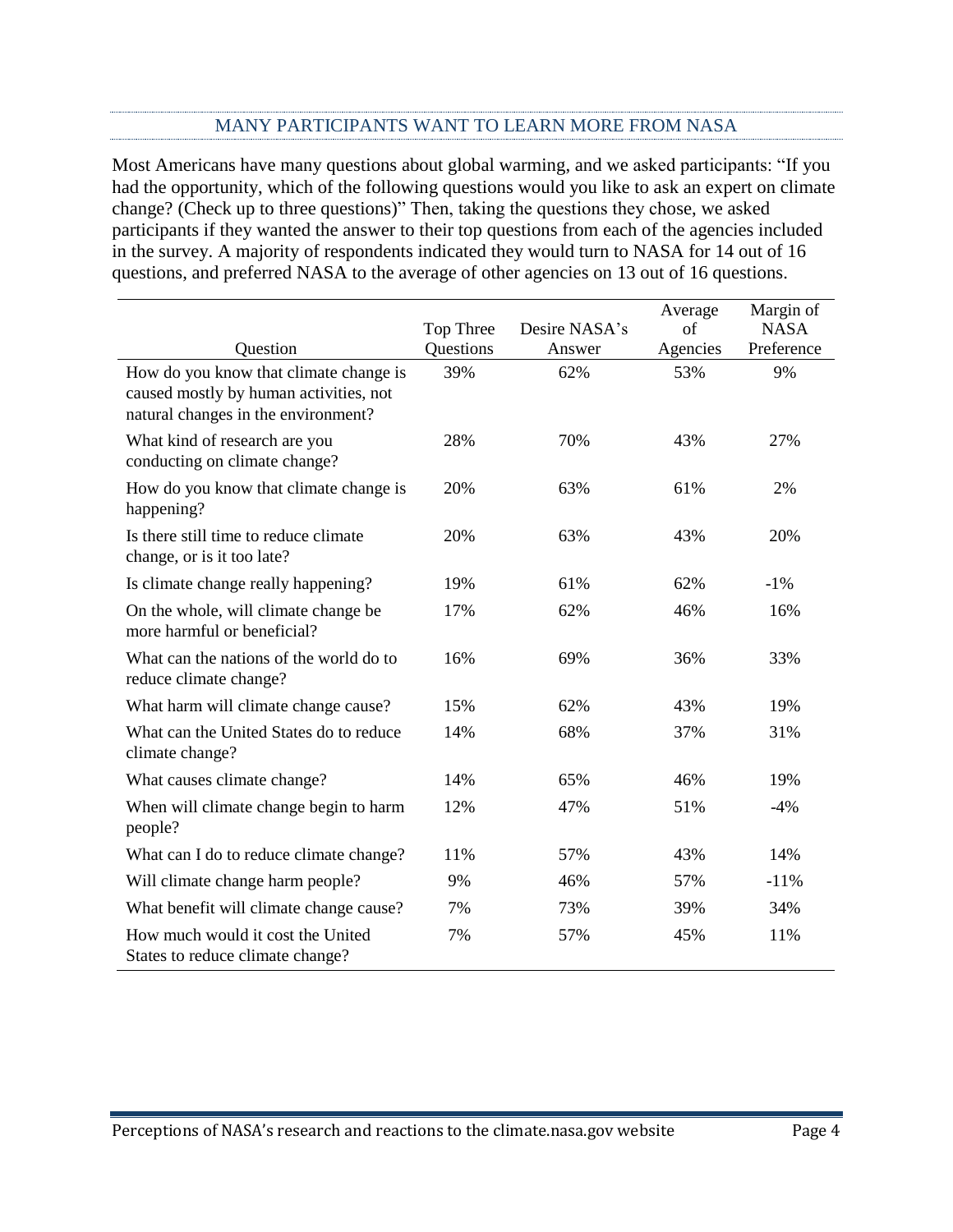After participants perused and answered a series of questions about the website, they were asked whether they would be interested in signing up for NASA's climate change newsletter. When asked, approximately 13% of all participants signed up for NASA's climate change newsletter; when broken down by *Global Warming's Six Americas*<sup>1</sup> – 28% of Alarmed, and approximately 15% of the Concerned and Doubtful signed up for the newsletter.

| Segment    | % of Segment<br>that Signed Up |
|------------|--------------------------------|
| Total      | 13%                            |
| Alarmed    | 28%                            |
| Concerned  | 15%                            |
| Cautious   | 8%                             |
| Disengaged | 3%                             |
| Doubtful   | 15%                            |
| Dismissive | 7%                             |

Perceptions of NASA's research and reactions to the climate.nasa.gov website Page 5

 $\overline{\phantom{0}}$ 

 $1$ . The American public can be divided into six distinct audience segments that vary according to their certainty that global warming is occurring, their concern about the issue, and their engagement with it. The Alarmed are the most convinced and concerned, and the most supportive of action to reduce the threat; the Dismissive are the least convinced and least supportive of action. For a complete description of the groups, please see: Maibach E, Leiserowitz A, Roser-Renouf C, Mertz CK. (2011). *Identifying Like-Minded Audiences for Global Warming Public Engagement Campaigns: An Audience Segmentation Analysis and Tool Development.* PLoS ONE, 6: e17571.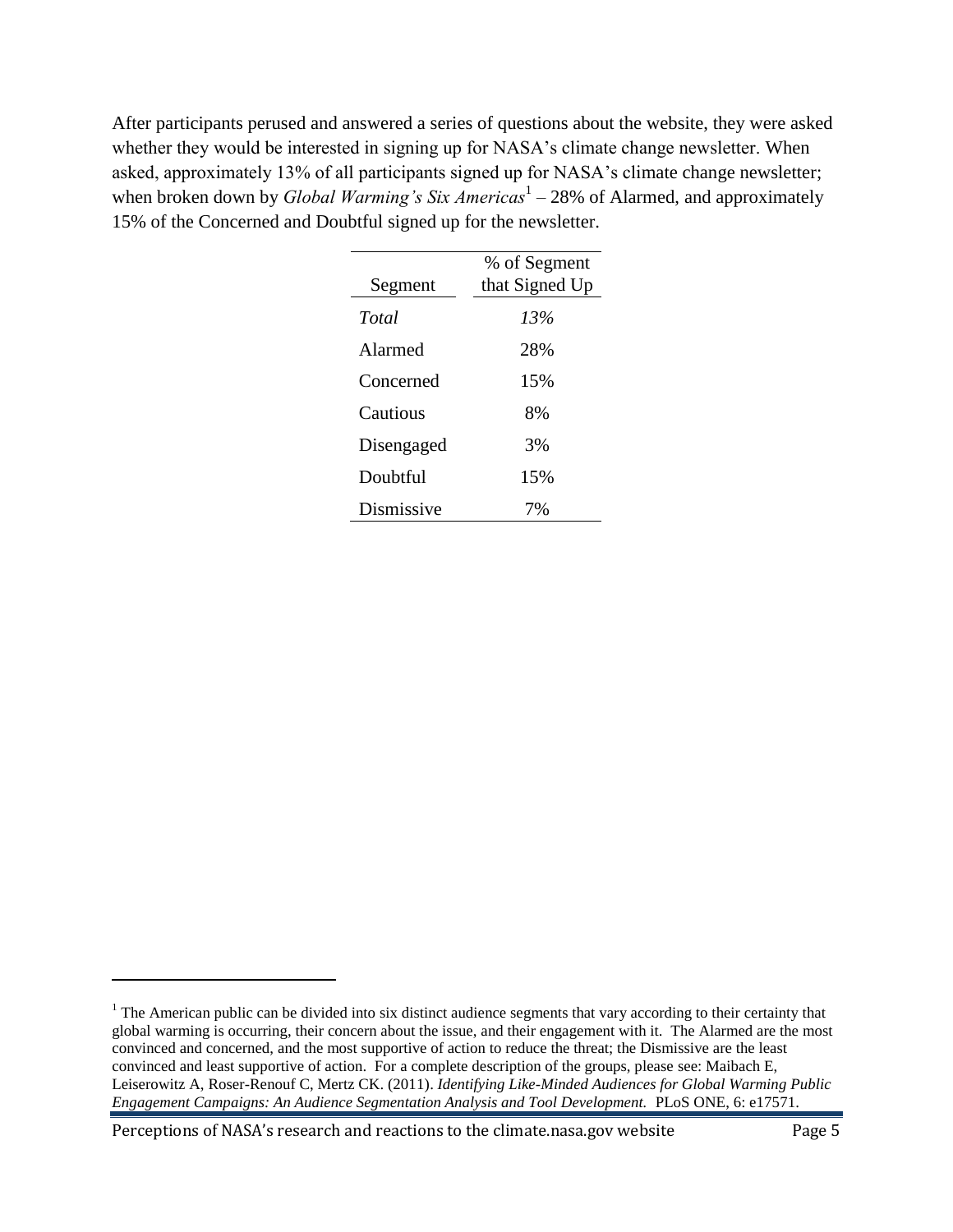# OVERALL, PARTICIPANTS LIKED CLIMATE.NASA.GOV

<span id="page-5-0"></span>After perusing the website, respondents were asked three open-ended questions, requesting that they report their overall impressions of the site, what they found interesting, and what they found confusing.

When asked about their general impression of the website, approximately 70% of the comments were positive, while 16% were negative. Abundance of information was frequently praised, although a few participants thought that the amount of scientific information was overwhelming.

About  $1/3<sup>rd</sup>$  of comments mentioned visuals and illustrations as the most interesting part of the website – specifically, respondents found the State of Flux and climate change images to be interesting, while few of the other specific interactive sections were mentioned. Many people mentioned that they enjoyed the amount of information available, although approximately 12% replied that they didn't find anything interesting, or made some other generally negative comment.

A substantial 40% of participants found nothing confusing about the website. Of those who did mention anything as confusing, about 10% of comments were about the technical layout; while about 7% indicated there was too much information. This latter finding should be contrasted with the results from the other two open-ended questions: While some found the amount of information to be confusing, many enjoyed the abundance of information.

Summaries of the open-ended responses are shown below.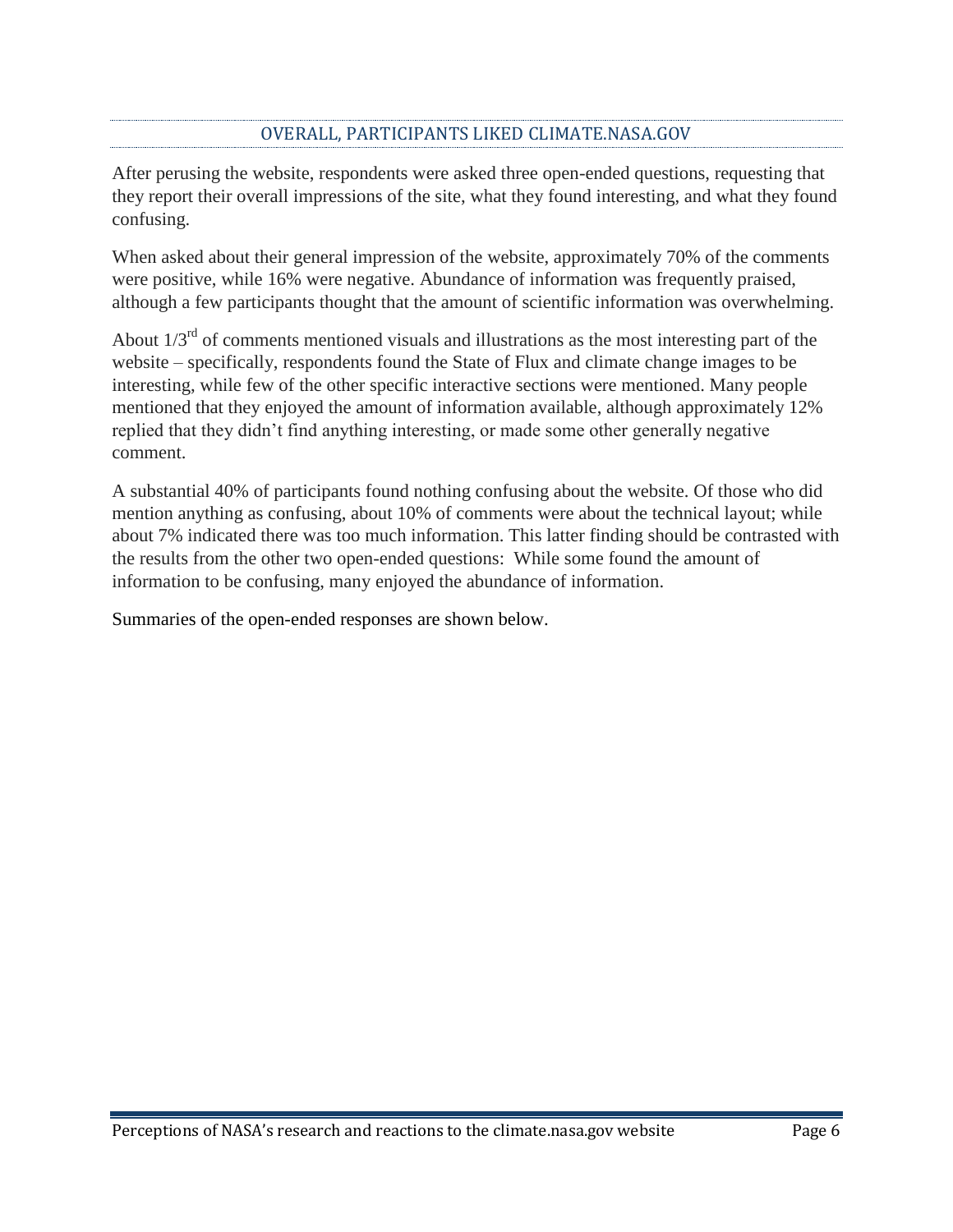| Category                                                                             | % of total |
|--------------------------------------------------------------------------------------|------------|
|                                                                                      | comments   |
| <b>Personal Thoughts and Opinions</b>                                                | 39.6%      |
| Positive                                                                             | 31.8%      |
| General praise                                                                       | 17.5%      |
| Interesting                                                                          | 7.3%       |
| Powerful, engaging, and impressive                                                   | 3.9%       |
| Clear and understandable information                                                 | 2.5%       |
| Helpful                                                                              | 0.4%       |
| Important                                                                            | 0.1%       |
| Straight to the point                                                                | 0.1%       |
| Negative                                                                             | 6.1%       |
| $Ok/no$ opinion                                                                      | 3.3%       |
| General negative opinion                                                             | 0.7%       |
| Boring/lost interest                                                                 | 0.6%       |
| Not impressive                                                                       | 0.6%       |
| Costs too much                                                                       | 0.3%       |
| Don't care                                                                           | 0.3%       |
| Not effective/disconnected from life                                                 | 0.3%       |
| Other                                                                                | 1.68%      |
| Surprising that NASA has a website like this                                         | 0.9%       |
| Surprising information                                                               | 0.7%       |
| Not aware of the issue before                                                        | 0.1%       |
| <b>Content</b>                                                                       | 33.6%      |
| Positive                                                                             | 23.7%      |
| Plentiful information (positive), educational, comprehensive and<br>thorough         | 20.3%      |
| Scientific (positive), lots of evidence                                              | 0.9%       |
| Provided different perspectives and was unbiased, trustworthy                        | 0.9%       |
| Convincing and compelling                                                            | 0.6%       |
| Nice "Climate Kids" part/Children's part of the site                                 | 0.3%       |
| Authoritative and knowledgeable                                                      | 0.3%       |
| Positive (e.g., supports mitigation or adaptation)                                   | 0.2%       |
| Concise                                                                              | 0.2%       |
| Negative                                                                             | 8.7%       |
| Biased, subjective, political, propaganda, swayed, fraudulent,<br>government secrets | 2.4%       |
| Too much information (negative), overwhelming, screen too busy                       | 1.9%       |

# *Q. What are your overall impressions of the website? [Open-ended question]*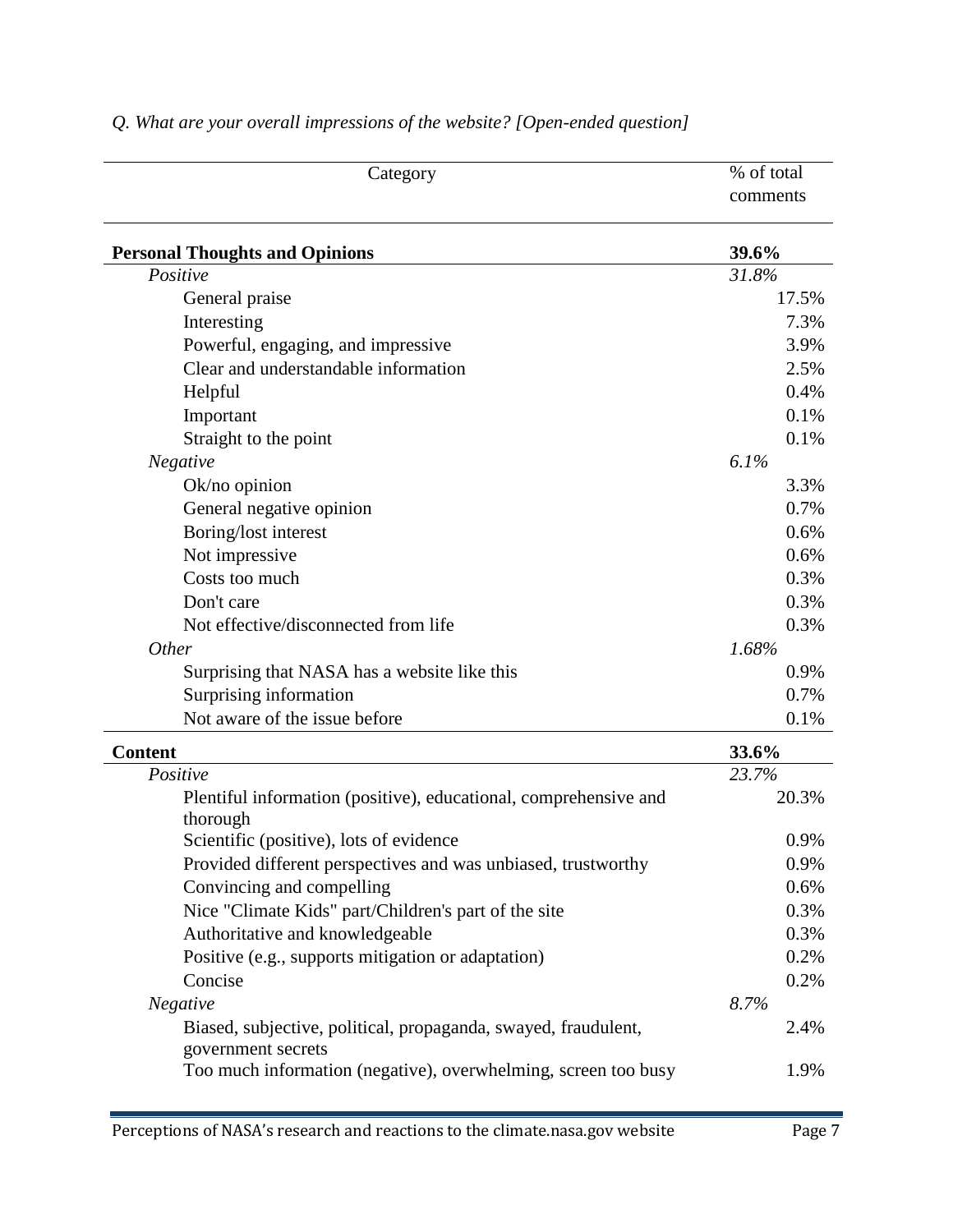| Too scientific (negative), hard to understand and complicated;<br>commenter got lost | 1.8%    |
|--------------------------------------------------------------------------------------|---------|
| Not enough detail in the explanations, or depth in the discussions                   | 0.8%    |
| Not convincing                                                                       | 0.7%    |
| Didn't answer the questions about climate change                                     | 0.3%    |
| Commenter believes the real cause in not yet determined                              | 0.2%    |
| Negative (e.g., commenter was suspicious of activities to address<br>climate change) | 0.2%    |
| <b>Slick</b>                                                                         | 0.2%    |
| No real conclusion                                                                   | 0.1%    |
| <i>Other</i>                                                                         | 1.3%    |
| Fearful/scary                                                                        | $0.4\%$ |
| Commenter asserted the climate is changing                                           | 0.3%    |
| Website contained multi-media explanations                                           | 0.3%    |
| Website will make people panic                                                       | 0.1%    |
| Commenter summarized the content of the website                                      | 0.1%    |
| Layout                                                                               | 17.5%   |
| Positive                                                                             | 14.4%   |
| Well designed, with good structure and presentation                                  | 6.2%    |
| Accessible site easy to navigate read and use                                        | $5.2\%$ |

| well designed, with good structure and presentation |         | $0.2\%$ |
|-----------------------------------------------------|---------|---------|
| Accessible site, easy to navigate, read and use     |         | 5.2%    |
| Visually appealing                                  |         | 1.1%    |
| Looks professional                                  |         | 0.9%    |
| Interactive                                         |         | 0.7%    |
| Colorful                                            |         | 0.3%    |
| Pictures and Photographs                            | 2.1%    |         |
| Nice/interesting pictures and graphics              |         | 1.6%    |
| A lot of pictures and graphics                      |         | 0.3%    |
| General comment about pictures                      |         | 0.2%    |
| Negative                                            | $0.9\%$ |         |
| Hard to navigate                                    |         | $0.6\%$ |
| Layout just OK                                      |         | 0.1%    |
| <b>Technical Problems</b>                           | 1.6%    |         |
| Wouldn't open                                       |         | 0.9%    |
| Took too much time to load the pages                |         | 0.5%    |
| General technical comment                           |         | 0.3%    |

### **Irrelevant/other 7.4%**

Note: Bolded or italicized entries are the sum of that category, including any comments that were coded as the general category.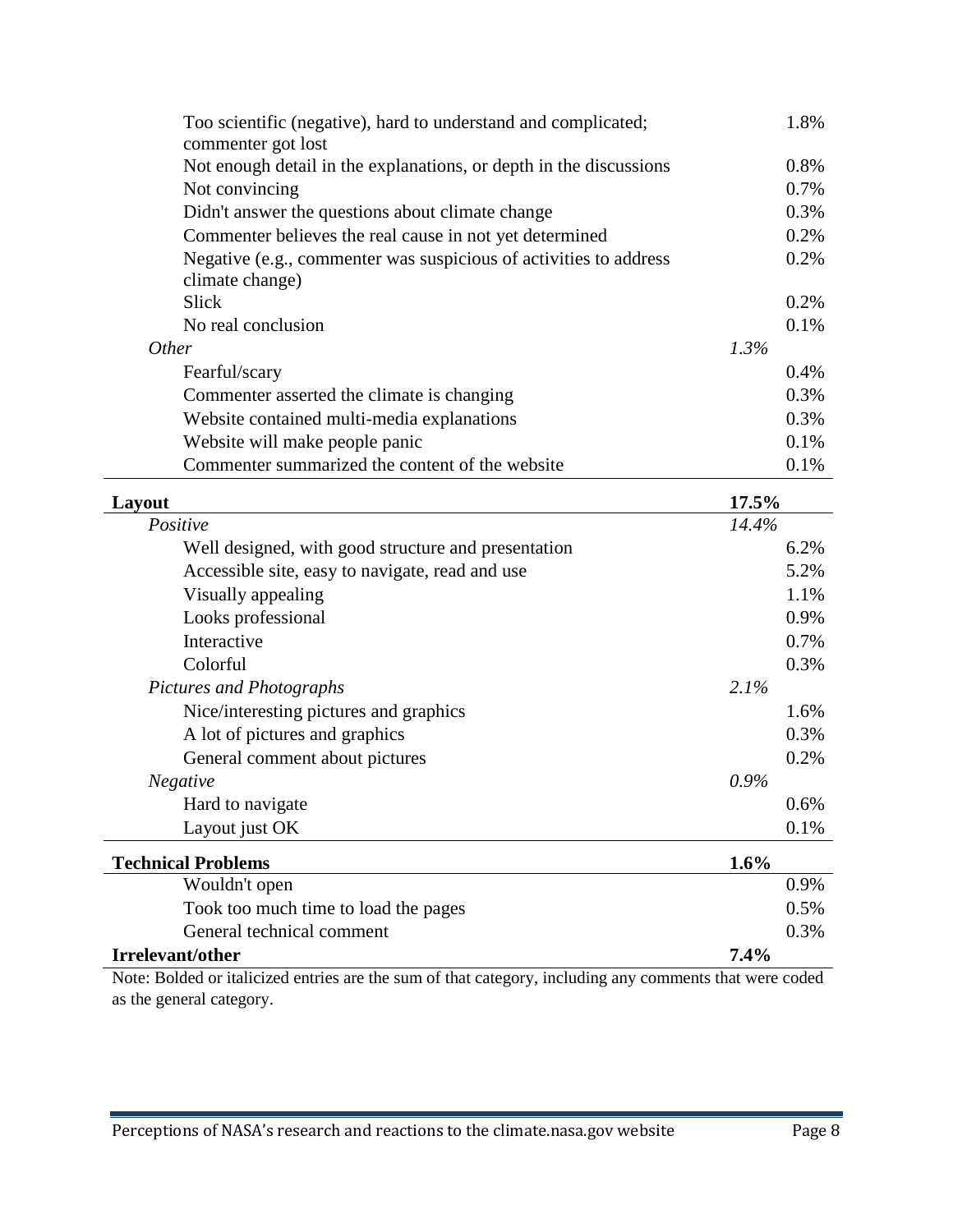| Category                                                      | % of total<br>comments |
|---------------------------------------------------------------|------------------------|
| <b>Visuals/Illustrations</b>                                  | 32.0%                  |
| Visual statistics, graphs, and charts                         | 13.5%                  |
| Changes over time (including State of Flux and climate change |                        |
| images)                                                       | 7.7%                   |
| Top of front page that shows change                           | 3.0%                   |
| General                                                       | 4.6%                   |
| Videos                                                        | 1.5%                   |
| Maps and/or evidentiary value of the pictures                 | 1.0%                   |
| Views of Earth from space                                     | 0.8%                   |
| Colorful                                                      | 0.8%                   |
| Aesthetic/artistic aspect of pictures                         | 0.2%                   |
| Earth wallpaper                                               | 0.2%                   |
| Animations/cartoon versions of global warming                 | 0.2%                   |
| Interactive graphics                                          | 3.8%                   |
| Eyes on Earth 3-D                                             | 0.8%                   |
| <b>Climate Time Machine</b>                                   | 0.6%                   |
| Sea Level Viewer                                              | 0.4%                   |
| Quizzes                                                       | 0.3%                   |
| <b>Global Ice Viewer</b>                                      | 0.0%                   |
| How Hot is Earth                                              | 0.0%                   |
| The Water Cycle                                               | 0.0%                   |
| <b>Orbiting Outpost</b>                                       | 0.0%                   |
| Head in Clouds                                                | 0.0%                   |
| <b>General</b>                                                | 25.4%                  |
| Positive                                                      | 13.8%                  |
| Abundant information, lots of knowledge                       | 9.8%                   |
| Everything, general praise                                    | 3.9%                   |
| <b>Balanced and unbiased</b>                                  | 0.2%                   |
| <b>Negative</b>                                               | 11.6%                  |
| Nothing was interesting, or other generally negative comment  | 5.8%                   |
| No opinion, don't care                                        | 3.3%                   |
| Propaganda                                                    | 1.1%                   |
| Use of taxpayer money                                         | 0.8%                   |
| Couldn't see website                                          | 0.6%                   |
| <b>Specific Content</b>                                       | 23.0%                  |
| Specific Topics                                               | 16.8%                  |
| General information about change                              | 3.6%                   |

*Q. What was the most interesting part of your visit to this website?*

Perceptions of NASA's research and reactions to the climate.nasa.gov website Page 9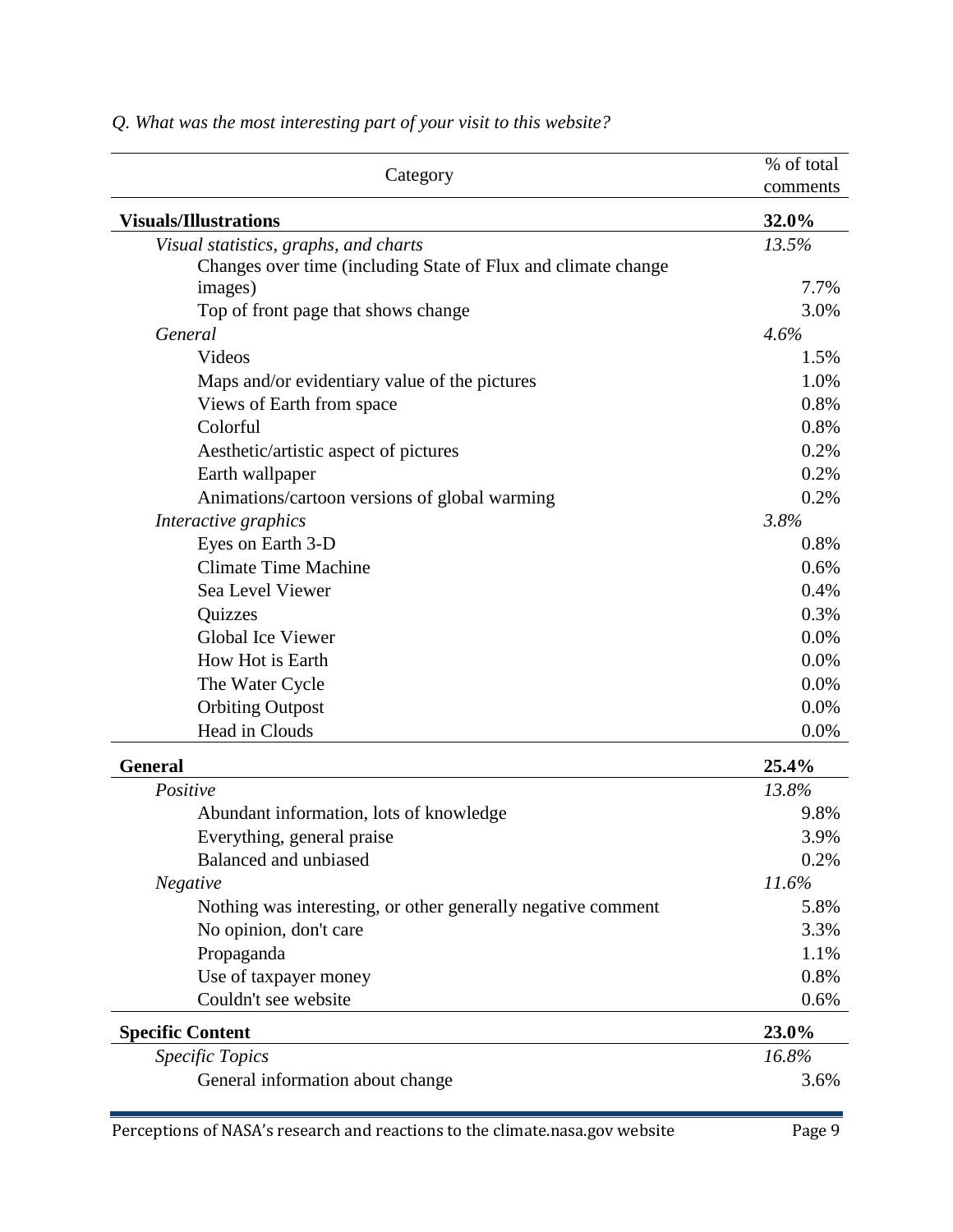| General amount of data and statistics                              | 2.2%    |
|--------------------------------------------------------------------|---------|
| About ice                                                          | 2.0%    |
| About satellites                                                   | 1.9%    |
| Practical applications to reduce/prevent climate change (including |         |
| Energy Innovations)                                                | 1.7%    |
| Article or news story; specific area or major weather event        | 1.5%    |
| About temperature                                                  | 1.3%    |
| About $CO2$                                                        | 1.0%    |
| About sea level                                                    | 1.0%    |
| About water                                                        | $0.6\%$ |
| <b>NASA</b>                                                        | 5.3%    |
| NASA's role in earth and climate science                           | 3.3%    |
| History of NASA                                                    | 1.1%    |
| Didn't know NASA's website existed                                 | $0.6\%$ |
| Links and Resources to Other Sites                                 | $0.9\%$ |
| To universities/departments                                        | $0.2\%$ |
| Sharing on social media                                            | 0.2%    |
|                                                                    |         |

| <b>Section or Category from the Website</b>                         | 13.7% |
|---------------------------------------------------------------------|-------|
| Effects section or information and projections about climate change | 4.4%  |
| Causes section or information                                       | 3.7%  |
| Evidence section or information (including "key indicators")        | 2.7%  |
| Climate kids                                                        | 1.0%  |
| Uncertainties section or information                                | 0.8%  |
| Learning how scientists and NASA investigate weather and climate    | 0.4%  |
| <b>Educators</b> section                                            | 0.2%  |
| Earth day                                                           | 0.2%  |
| The planet blog                                                     | 0.2%  |
|                                                                     |       |

| <b>Accessibility</b>                        | 3.9%    |
|---------------------------------------------|---------|
| Easy to understand, non-scientific language | 1.7%    |
| Easy to navigate                            | 1.0%    |
| Web design and layout                       | 0.8%    |
| Irrelevant/other                            | $2.2\%$ |

Note: Bolded or italicized entries are the sum of that category, including any comments that were coded as the general category.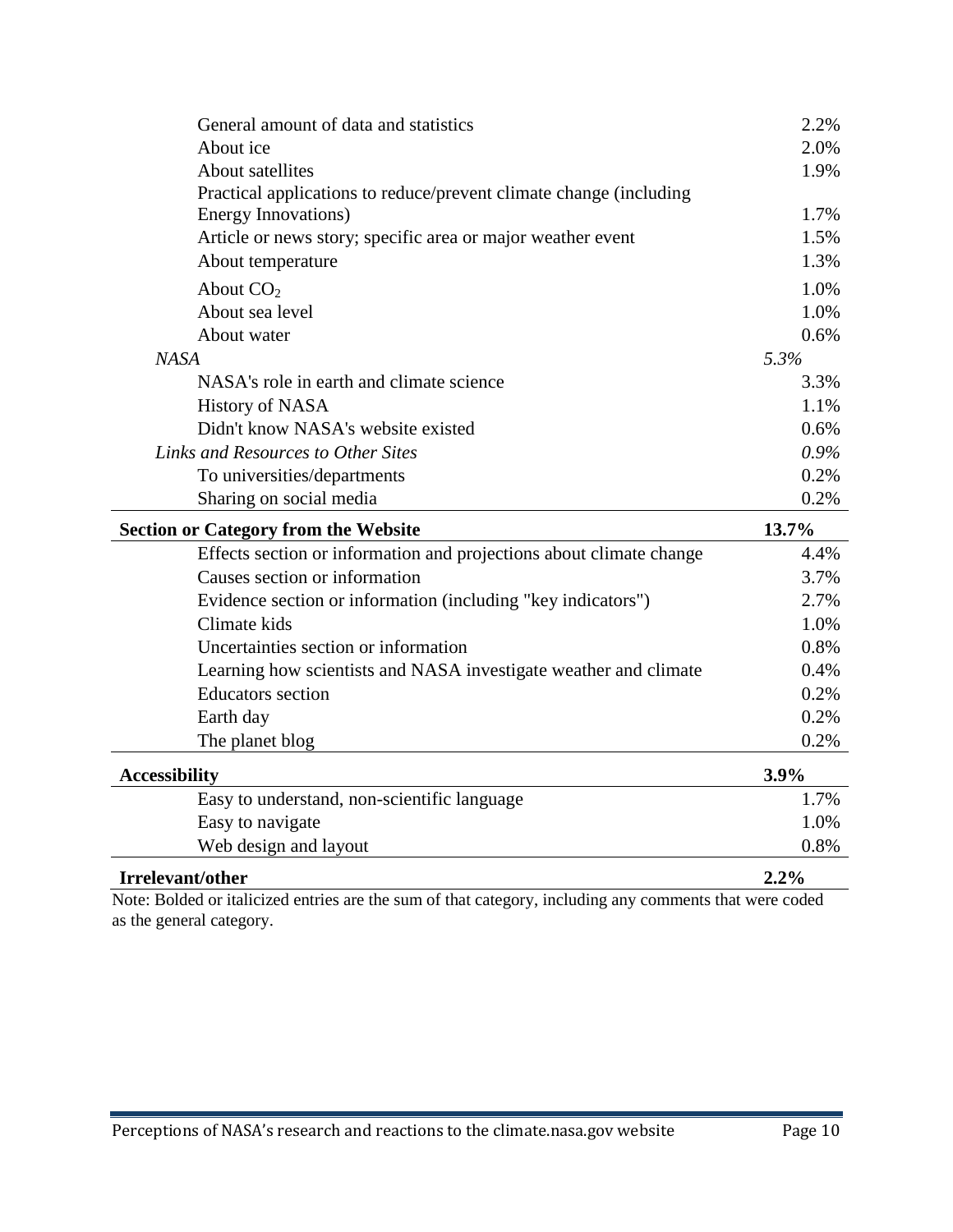Category % of total wide of the community of the community of the community of the community of the community of  $\mathcal{C}$ comments **Nothing 39.9% Technical or layout 9.8%** Hard to navigate, difficult to get back and forth to different content 2.8% Cannot view the web page, pictures, video, or interactives 2.4% Information was not tied together, no logical order 1.4% Layout was cluttered 1.1% Website is too slow  $0.5\%$ No search engine 0.4% Tabs on the left are hard to read, seem unrelated to content 0.2% Did not accurately describe the information provided 0.2% Visually dense with words 0.2% and 0.2% Links are confusing 0.2% **Too much information 7.63%** Too many choices on the side menu 0.7% Too many windows to open 0.4% Too many (unrelated) links 0.3% Too many pictures and graphs 0.2% Too many small articles 0.1% **General negative comments 6.5%** All of it, don't believe information 3.5% About NASA 0.4%  $\alpha$  Contradicts the Bible 0.4% **Cannot find information about my question or specific topic of interest 5.2%** Solutions, what can be done to adapt or mitigate, how to get involved 2.1% General 0.7% How global warming is happening  $0.7\%$ Why are humans changing the earth? 0.4%  $\cos t$  0.4% Scientists' credentials and the contract of the contract of the contract of the contract of the contract of the contract of the contract of the contract of the contract of the contract of the contract of the contract of th **Specific sections 5.6%** Specific topics (e.g., solar spots, aerosols, dust, smoke and soot) 3.4% Uncertainties section 0.5% Extrapolating to the future, long term fluctuations 0.5% Articles 0.4% Why have a kids' section? 0.2%

*Q. What was the most confusing part of your visit to this website?*

Perceptions of NASA's research and reactions to the climate.nasa.gov website Page 11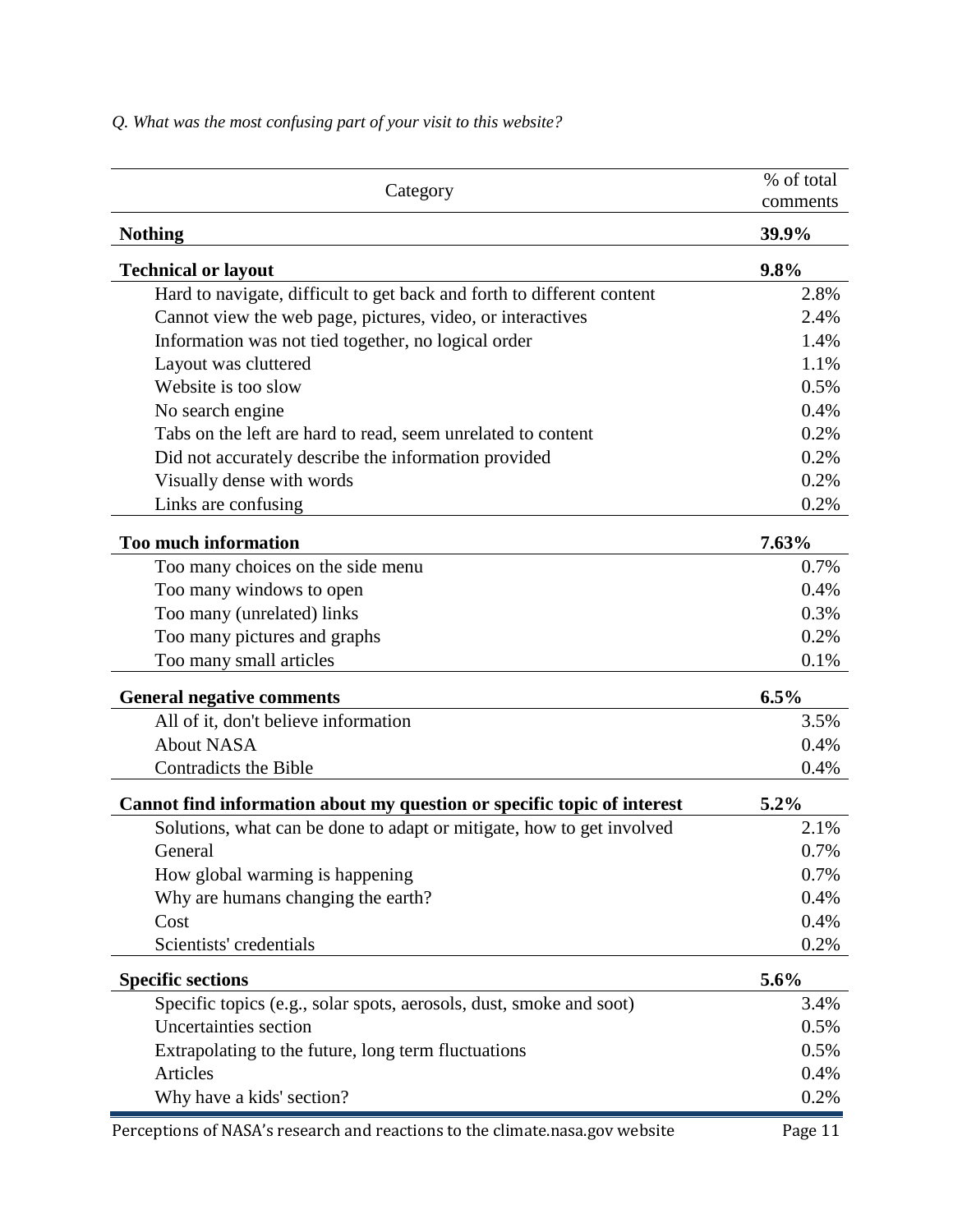| Twitter section<br>$3.9\%$<br>Too much jargon<br>Illustrations are hard to understand<br>3.5%<br>Numbers, statistics, graphs<br>Pictures, the image of change<br>Map<br>2.5%<br><b>Questionable conclusions</b><br>Bias, propaganda<br>Explanations are hard to believe<br>Don't know<br>2.4% | 0.1%<br>2.0% |
|-----------------------------------------------------------------------------------------------------------------------------------------------------------------------------------------------------------------------------------------------------------------------------------------------|--------------|
|                                                                                                                                                                                                                                                                                               |              |
|                                                                                                                                                                                                                                                                                               |              |
|                                                                                                                                                                                                                                                                                               |              |
|                                                                                                                                                                                                                                                                                               |              |
|                                                                                                                                                                                                                                                                                               | 0.9%         |
|                                                                                                                                                                                                                                                                                               | 0.2%         |
|                                                                                                                                                                                                                                                                                               |              |
|                                                                                                                                                                                                                                                                                               | 1.9%         |
|                                                                                                                                                                                                                                                                                               | 0.6%         |
|                                                                                                                                                                                                                                                                                               |              |
| 1.3%<br><b>Homepage</b>                                                                                                                                                                                                                                                                       |              |
| Don't know where to start, trying to pick where to go first                                                                                                                                                                                                                                   | 0.6%         |
| Headlines and indicators could have given more information                                                                                                                                                                                                                                    | 0.3%         |
| <b>Missions</b>                                                                                                                                                                                                                                                                               | 0.2%         |
| Confused about where the information and data comes from<br>$1.2\%$                                                                                                                                                                                                                           |              |
| 11.8%<br><b>Irrelevant/other</b>                                                                                                                                                                                                                                                              |              |

Note: Bolded or italicized entries are the sum of that category, including any comments that were coded as the general category.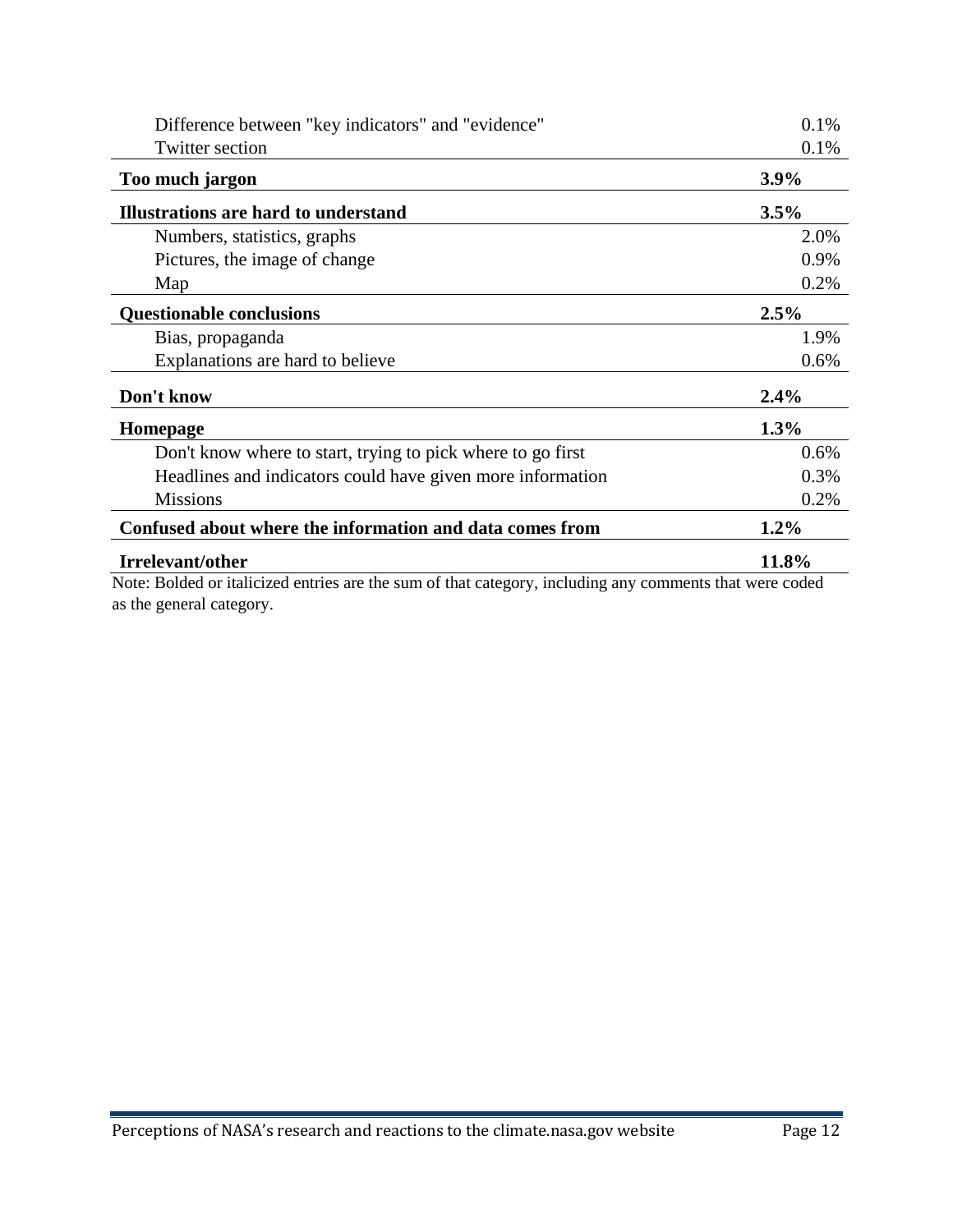# <span id="page-12-0"></span>PARTICIPANTS WERE MODERATELY SATISFIED WITH INFORMATION ON CLIMATE.NASA.GOV RELEVANT TO THEIR QUESTIONS ABOUT CLIMATE CHANGE

On average, participants indicated that they found between "a little" and "a moderate amount" of information about their top question on climate change; furthermore, those that found information relevant to their question typically found it "somewhat useful" and that it "partially" answered their question. *[Results displayed are those of the half of respondents who were asked their top question prior to visiting the NASA website.]*

*How much information on NASA's website did you find about your question: "[INSERT TOP QUESTION]"*

| None  | A Little | A Moderate | A Lot |
|-------|----------|------------|-------|
| (22%) | (26%)    | Amount     | (20%) |
|       |          | (32%)      |       |
|       |          |            |       |

*If "None" was selected the following two questions were skipped.*

*How useful was the information on NASA's website that you found about your question: "[INSERT TOP QUESTION]"*



*Did the information on NASA's website that you found fully answer your question: [INSERT TOP QUESTION]"* 



Information satisfaction varied according to the respondents' top question. The most frequently selected question for a climate expert concerned how scientists know that climate change is being caused by human activities. Those who asked about the causes of climate change and those who asked about the harm and benefit of climate change found the most information at the website on their questions. Those who asked about causes were most likely to highly rate the quality of information they found on the website and to say that the website fully answered their question.

Respondents who asked about the cost of reducing climate change found the least information for their question, and were the least likely to say the information they found fully answered their question. Those who asked whether there's still time to reduce climate change and what actions they could personally take were least likely to say they found the website information to be useful in answering their question – not surprising, given that developing solutions to climate change is not within NASA's climate science mission.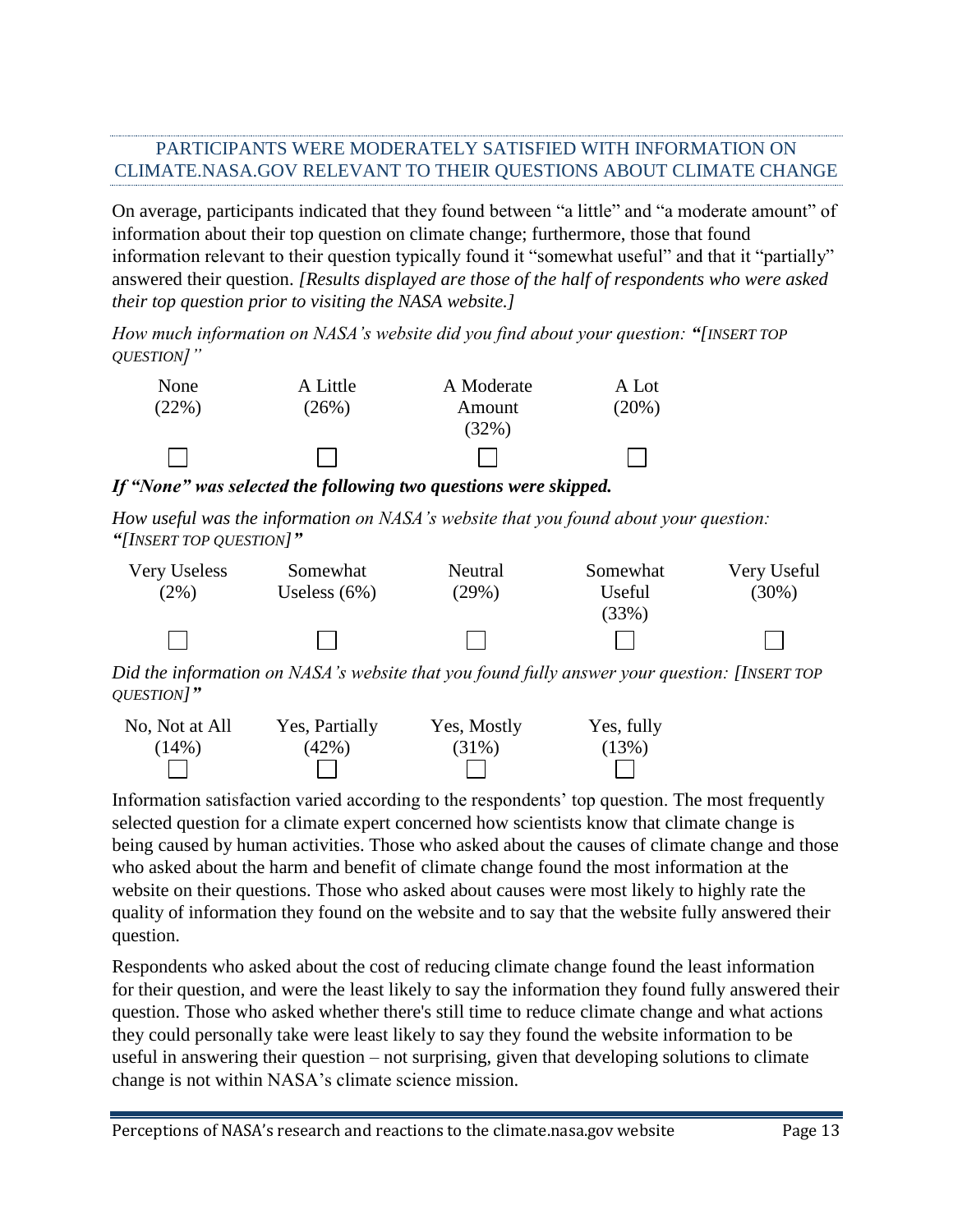|                                                                       |          | Quantity of | Information             | <b>Information Fully</b> |
|-----------------------------------------------------------------------|----------|-------------|-------------------------|--------------------------|
|                                                                       |          | Information | Usefulness <sup>a</sup> | Answered                 |
|                                                                       | Top      | (Range:     | (Range:                 | Question <sup>a</sup>    |
|                                                                       | Question | $0$ to 3)   | $-2$ to $+2$ )          | (Range: $0$ to 3)        |
| What causes climate change?                                           | 3%       | 1.96        | 1.50                    | 1.93                     |
| What benefit will climate change cause?                               | $1\%$    | 1.78        | 1.40                    | 1.84                     |
| When will climate change begin to harm people?                        | 5%       | 1.38        | 1.17                    | 1.39                     |
| On the whole, will climate change be more harmful<br>or beneficial?   | 7%       | 1.91        | 1.10                    | 1.65                     |
| How much would it cost the United States to<br>reduce climate change? | $1\%$    | .78         | 1.06                    | .65                      |
| What harm will climate change cause?                                  | 3%       | 2.03        | .94                     | 1.87                     |
| What can the nations of the world do to reduce<br>climate change?     | 8%       | 1.50        | .92                     | 1.23                     |
| How do you know that climate change is caused                         |          |             |                         |                          |
| mostly by human activities, not natural changes in                    | 18%      | 1.65        | .86                     | 1.32                     |
| the environment?                                                      |          |             |                         |                          |
| Will climate change harm people?                                      | 3%       | 1.36        | .86                     | 1.72                     |
| Is climate change really happening?                                   | 9%       | 1.72        | .72                     | 1.47                     |
| What kind of research are you conducting on<br>climate change?        | 11%      | 1.63        | .72                     | 1.60                     |
| How do you know that climate change is<br>happening?                  | 6%       | 1.49        | .71                     | 1.54                     |
| What can the United States do to reduce climate<br>change?            | 5%       | 1.48        | .67                     | 1.14                     |
| What can I do to reduce climate change?                               | 4%       | 1.44        | .63                     | 1.61                     |
| Is there still time to reduce climate change, or is it<br>too late?   | 10%      | 1.05        | .59                     | 1.15                     |

*Note: Values are shown only for those asked their top question prior to visiting the website (see Methods for details).*

*a These questions asked only for those who responded that they found some information on the website about their question.*

*Response Options: Quantity of Information (0: None; 1: A Little; 2 = A Moderate Amount; 3 = A Lot); Information Usefulness: (-2: Very Useless; -1: Somewhat Useless; 0: Neutral; 1: Somewhat Useful; 2: Very Useful); Information Fully Answered Question: (0: No, Not at All; 1 = Yes, Partially; 2 = Yes, Mostly; 3 = Yes, Fully* 

Perceptions of NASA's research and reactions to the climate.nasa.gov website Page 14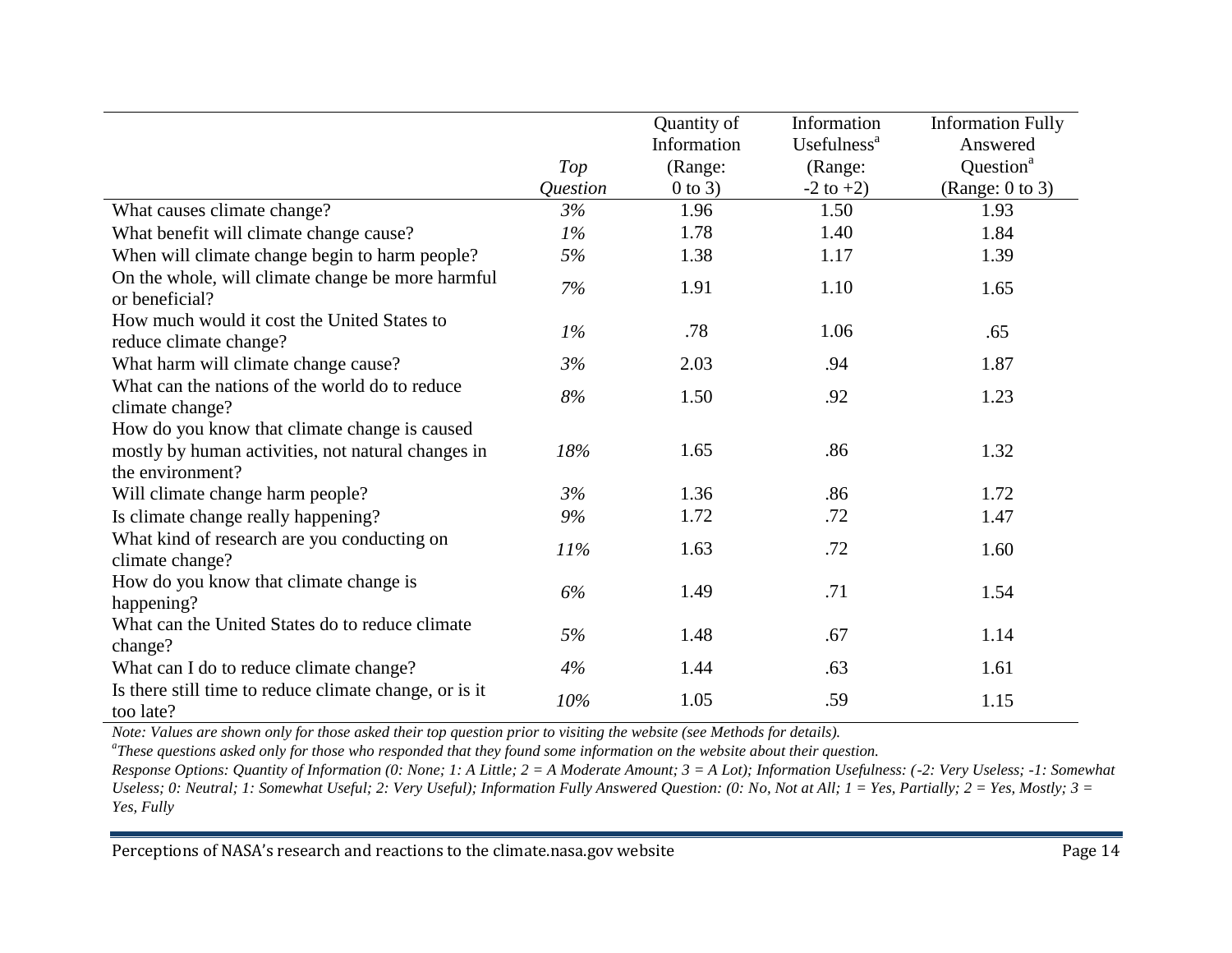# <span id="page-14-0"></span>MOST PARTICIPANTS FREQUENTED THE EVIDENCE AND CAUSES SECTIONS OF CLIMATE.NASA.GOV, ALTHOUGH THERE WERE DIFFERENCES BETWEEN AUDIENCE SEGMENTS

Nearly half of participants visited evidence pages during the time they spent on climate.nasa.gov, and about a quarter of participants visited the causes section of the website. The Climate Kids, NASA Climate Day, and Educators sections had the fewest participants visit; pages about solutions also ranked low, likely as a result of relatively fewer pages addressing solutions and the fact that the Solutions page is not listed on the home page menu. It is likely that the order of presentation on the website's menu bar influenced the sections that participants visited: Key Indicators and Evidence are the top two sections on the website's side menu, followed by Causes, while the other sections were lower or not on the menu bar (see p. 19 for menu order, and also the information satisfaction section on p. 6 of this report, where many people who had questions about what can be done about climate changes said they could not find much information about those questions during their visit).

When breaking down the results by Six Americas segment (see Methods section for details), we see that some categories were visited approximately equally by each of the segments (e.g., causes and effects sections), while others tended to have certain segments more likely to visit that section or category. Specifically, the Uncertainties and Causes sections of the site were most often visited by the Dismissive and Doubtful, although the Alarmed and Concerned also often visited these sections. Furthermore, the Disengaged were the most likely segment to visit the images and videos sections, but the least likely to visit the evidence section. The Alarmed were the most likely to be interested in NASA's role, NASA's missions, and in solutions.

In the table on pages 17 and 18, we report the percentage of participants (total and within each segment) that visited each category on the website. Furthermore, we report the rank of the category within each segment (e.g., Evidence is ranked as the #1 page that the Alarmed segment visited), and the rank of the segment within each category (e.g., the Alarmed segment ranked  $2<sup>nd</sup>$ in the percentage of people from that segment that visited the Evidence section).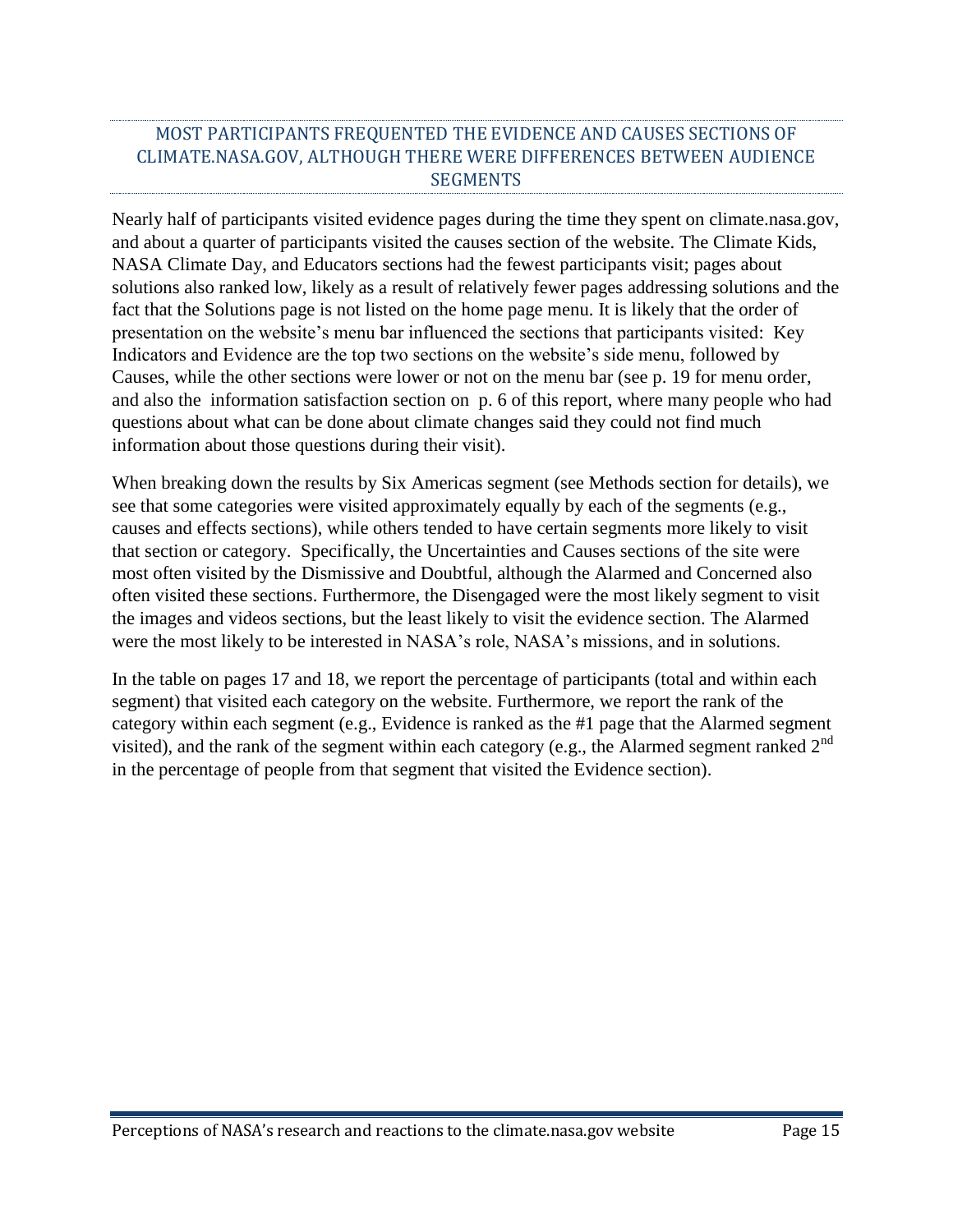| Six Americas Segment:      |                                          | Alarmed                                          |                                          |                                                          | Concerned                                        | Cautious                                         |                                          |                                                  | Disengaged                               |                                                  | Doubtful                                 |                                                  | Dismissive                               | Total                                            |                             |
|----------------------------|------------------------------------------|--------------------------------------------------|------------------------------------------|----------------------------------------------------------|--------------------------------------------------|--------------------------------------------------|------------------------------------------|--------------------------------------------------|------------------------------------------|--------------------------------------------------|------------------------------------------|--------------------------------------------------|------------------------------------------|--------------------------------------------------|-----------------------------|
|                            |                                          | $%$ of<br>Segment<br>that<br>Visited<br>Category | Rank of<br>Category<br>within<br>Segment | $%$ of<br>${\tt Segment}$<br>that<br>Visited<br>Category | Rank of<br>Category<br>within<br>${\tt Segment}$ | $%$ of<br>Segment<br>that<br>Visited<br>Category | Rank of<br>Category<br>within<br>Segment | $%$ of<br>Segment<br>that<br>Visited<br>Category | Rank of<br>Category<br>within<br>Segment | $%$ of<br>Segment<br>that<br>Visited<br>Category | Rank of<br>Category<br>within<br>Segment | $%$ of<br>Segment<br>that<br>Visited<br>Category | Rank of<br>Category<br>within<br>Segment | $%$ of<br>Segment<br>that<br>Visited<br>Category | Overall<br>Category<br>Rank |
| Evidence*                  | % of Segment<br>that Visited<br>Category | 49.0%                                            | 1st                                      | 43.5%                                                    | 1st                                              | 44.0%                                            | 1st                                      | 30.4%                                            | 1st                                      | 46.2%                                            | 1st                                      | 50.9%                                            | 1st                                      | 44.5%                                            | 1st                         |
|                            | Rank of<br>Segment within<br>Category    | 2nd                                              |                                          |                                                          | 5th                                              | 4th                                              |                                          |                                                  | 6th                                      |                                                  | 3rd                                      |                                                  | 1st                                      |                                                  |                             |
|                            | % of Segment<br>that Visited<br>Category | 23.2%                                            | 3rd                                      | 23.9%                                                    | 2nd                                              | 22.9%                                            | 2nd                                      | 20.0%                                            | 2nd                                      | 26.9%                                            | 2nd                                      | 30.2%                                            | 2nd                                      | 24.4%                                            | 2nd                         |
| Causes                     | Rank of<br>Segment within<br>Category    | 4th                                              |                                          |                                                          | 3rd                                              | 5th                                              |                                          |                                                  | 6th                                      |                                                  | 2nd                                      |                                                  | 1st                                      |                                                  |                             |
|                            | % of Segment<br>that Visited<br>Category | 22.2%                                            | 4th                                      | 23.6%                                                    | 3rd                                              | 21.1%                                            | 3rd                                      | 10.4%                                            | 5th                                      | 18.3%                                            | 4th                                      | 17.8%                                            | 5th                                      | 20.2%                                            | 3rd                         |
| Interactives <sup>7</sup>  | Rank of<br>Segment within<br>Category    | 2nd                                              |                                          |                                                          | 1st                                              | 3rd                                              |                                          |                                                  | 6th                                      |                                                  | 4th                                      |                                                  | 5th                                      |                                                  |                             |
| Uncertainties <sup>*</sup> | % of Segment<br>that Visited<br>Category | 22.2%                                            | 5th                                      | 18.3%                                                    | 4th                                              | 12.3%                                            | 6th                                      | 11.2%                                            | 4th                                      | 23.1%                                            | 3rd                                      | 24.3%                                            | 3rd                                      | 18.3%                                            | 4th                         |
|                            | Rank of<br>Segment within<br>Category    | 3rd                                              |                                          |                                                          | 4th                                              | 5th                                              |                                          |                                                  | 6th                                      |                                                  | 2nd                                      |                                                  | 1st                                      | $---$                                            |                             |
| <b>Effects</b>             | % of Segment<br>that Visited<br>Category | 21.2%                                            | 6th                                      | 17.8%                                                    | 5th                                              | 15.4%                                            | 5th                                      | 14.4%                                            | 3rd                                      | 15.4%                                            | 6th                                      | 18.9%                                            | 4th                                      | 17.2%                                            | 5th                         |
|                            | Rank of<br>Segment within<br>Category    |                                                  | 1st                                      |                                                          | 3rd                                              | 5th                                              |                                          |                                                  | 6th                                      |                                                  | $4\mathrm{th}$                           | 2nd                                              |                                          |                                                  |                             |
| NASA's role <sup>*</sup>   | % of Segment<br>that Visited<br>Category | 23.7%                                            | 2nd                                      | 15.3%                                                    | 6th                                              | 16.0%                                            | 4th                                      | 9.6%                                             | 7th                                      | 17.3%                                            | 5th                                      | 13.6%                                            | 6th                                      | 16.2%                                            | $6^{\text{th}}$             |
|                            | Rank of<br>Segment within<br>Category    | 1st                                              |                                          |                                                          | 4th                                              | 3rd                                              |                                          |                                                  | 6th                                      |                                                  | 2nd                                      |                                                  | 5th                                      |                                                  |                             |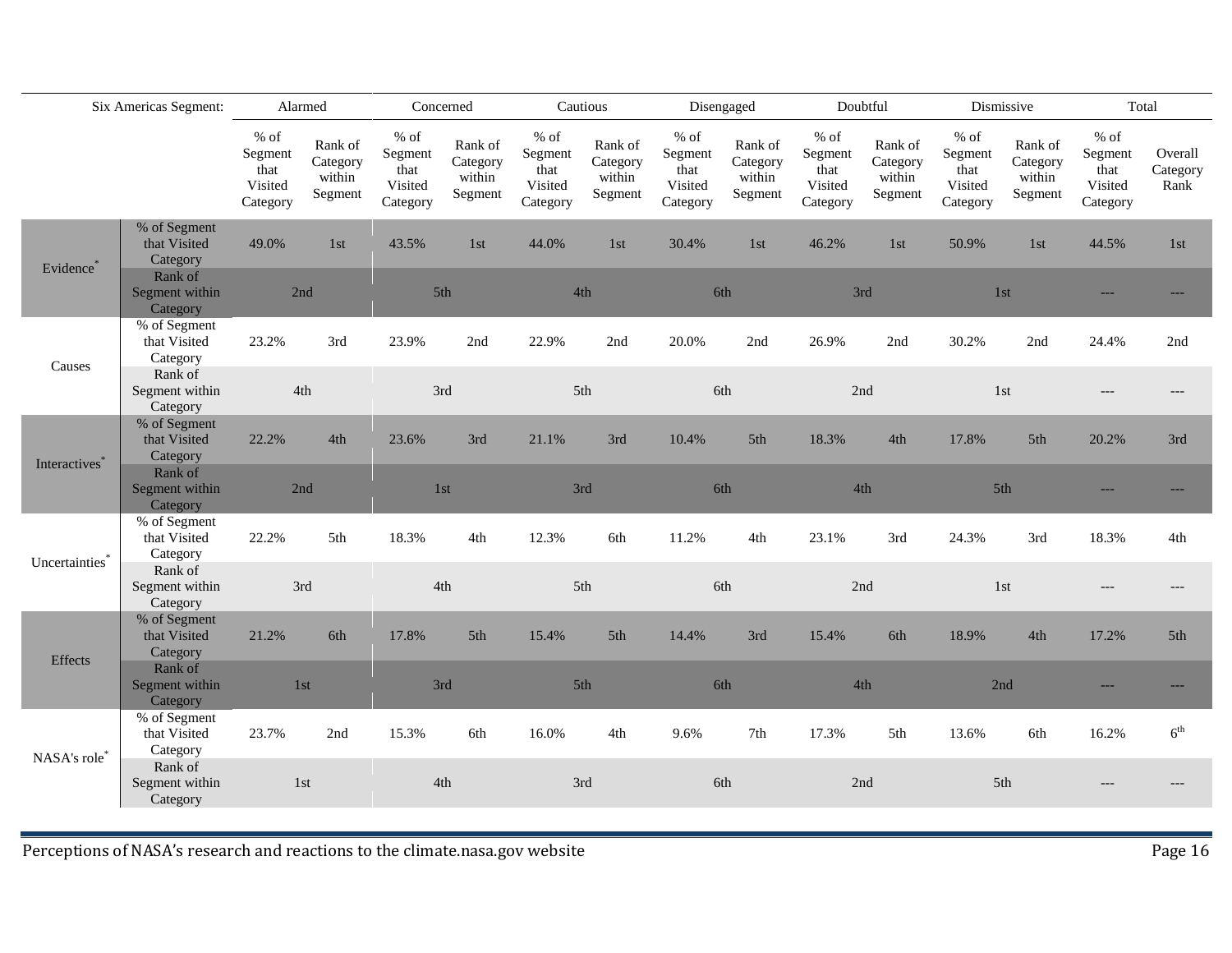|                            |                                          | Alarmed         |                  | Concerned |      | Cautious |      | Disengaged |      | Doubtful |                  | Dismissive |                  | Total |                  |
|----------------------------|------------------------------------------|-----------------|------------------|-----------|------|----------|------|------------|------|----------|------------------|------------|------------------|-------|------------------|
| $Missions+$                | % of Segment<br>that Visited<br>Category | 14.1%           | 7th              | 10.1%     | 7th  | 8.7%     | 7th  | 4.0%       | 9th  | 10.1%    | 7th              | 11.2%      | 7th              | 9.9%  | 7 <sup>th</sup>  |
|                            | Rank of<br>Segment within<br>Category    | 1st             |                  | 4th       |      | 5th      |      | 6th        |      | 3rd      |                  | 2nd        |                  |       |                  |
| Energy                     | % of Segment<br>that Visited<br>Category | 10.6%           | 8th              | 7.0%      | 8th  | 5.4%     | 8th  | 4.0%       | 10th | 4.8%     | 10 <sup>th</sup> | 5.9%       | 9th              | 6.4%  | $8^{\rm th}$     |
| Innovations                | Rank of<br>Segment within<br>Category    | 1st             |                  | 2nd       |      | 4th      |      | 6th        |      | 5th      |                  | 3rd        |                  | $---$ |                  |
| Images and                 | % of Segment<br>that Visited<br>Category | 4.0%            | 10th             | 5.5%      | 10th | 5.1%     | 9th  | 10.4%      | 6th  | 5.3%     | 8th              | 7.1%       | 8th              | 5.8%  | 9 <sup>th</sup>  |
| Video                      | Rank of<br>Segment within<br>Category    | 6th             |                  | 3rd       |      | 5th      |      | 1st        |      | 4th      |                  | 2nd        |                  |       |                  |
| Climate Kids               | % of Segment<br>that Visited<br>Category | 9.1%            | 9th              | 6.0%      | 9th  | 3.6%     | 11th | 5.6%       | 8th  | 5.3%     | 9th              | 5.9%       | 10th             | 5.7%  | $10^{\text{th}}$ |
|                            | Rank of<br>Segment within<br>Category    | 1st             |                  | 2nd       |      | 6th      |      | 4th        |      | 5th      |                  | 3rd        |                  |       |                  |
| <b>NASA</b><br>climate day | % of Segment<br>that Visited<br>Category | 4.0%            | 11th             | 2.5%      | 11th | 3.9%     | 10th | 3.2%       | 11th | 4.8%     | 11th             | 4.1%       | 11th             | 3.6%  | $11^{\text{th}}$ |
|                            | Rank of<br>Segment within<br>Category    | 3rd             |                  | 6th       |      | 4th      |      | 5th        |      | $1st$    |                  | 2nd        |                  |       |                  |
| Educators                  | % of Segment<br>that Visited<br>Category | 1.5%            | 12th             | 1.5%      | 12th | 1.5%     | 12th | 1.6%       | 12th | 2.4%     | 12th             | 1.8%       | 12th             | 1.7%  | $12^{\text{th}}$ |
|                            | Rank of<br>Segment within<br>Category    | $4^{\text{th}}$ |                  | 5th       |      | 6th      |      | 3rd        |      | 1st      |                  | 2nd        |                  |       |                  |
| Solutions <sup>+</sup>     | % of Segment<br>that Visited<br>Category | 1.5%            | 13 <sup>th</sup> | 0.8%      | 13th | 0.0%     | 13th | 0.0%       | 13th | 0.0%     | 13th             | 0.0%       | 13 <sup>th</sup> | 0.4%  | $13^{th}$        |
|                            | Rank of<br>Segment within<br>Category    | 1 <sup>st</sup> |                  | 2nd       |      | 6th      |      | 5th        |      | 3rd      |                  | 4th        |                  |       |                  |

\* Indicates significant differences between segments in the percentage that visited that category; <sup>+</sup> indicates marginally significant differences between segments in the percentage that visited that category.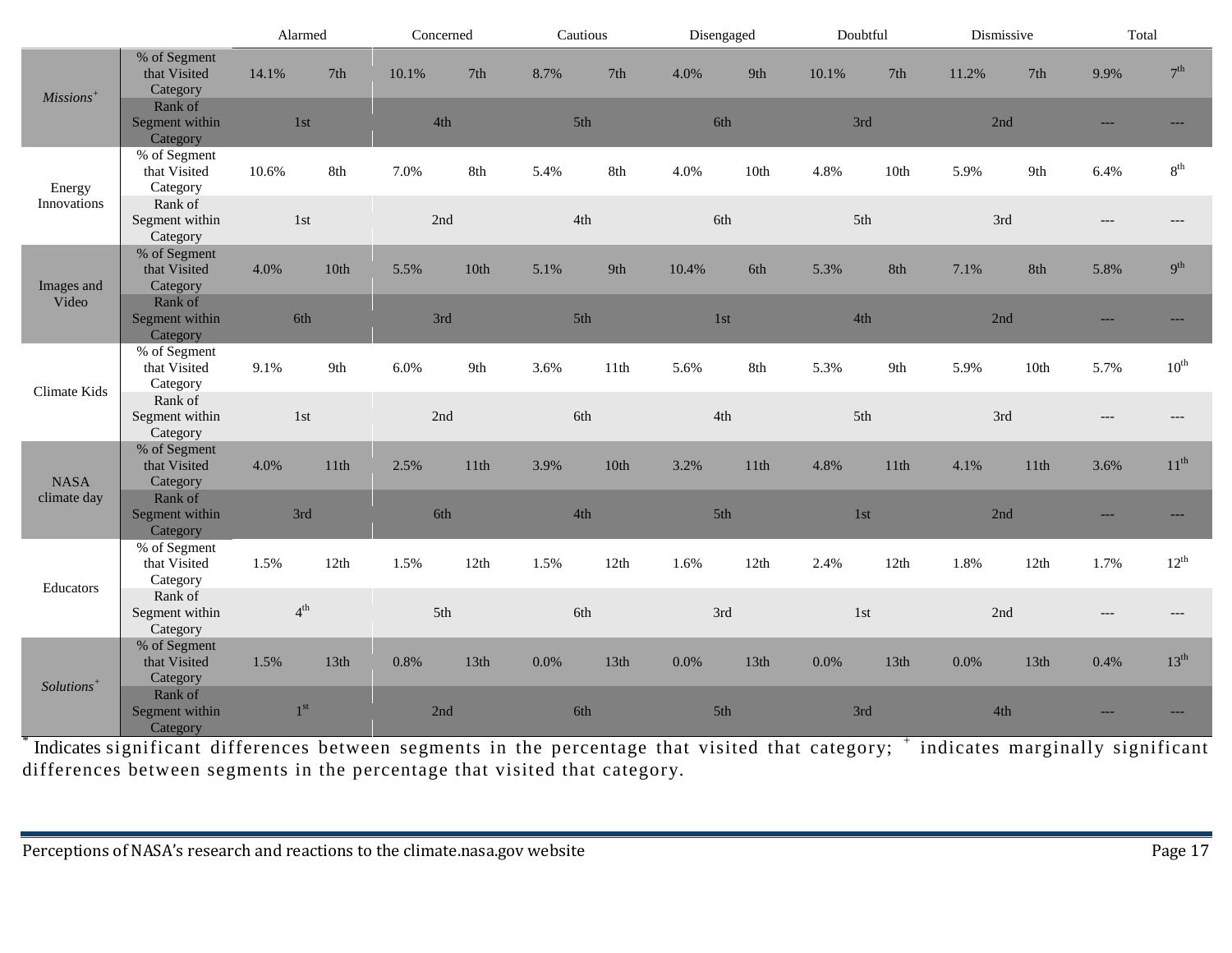| <b>Grouping in Report</b>   | <b>Percent of</b><br><b>Total Who</b><br><b>Visited Section</b> | <b>Section Titles on Home</b><br>Page Menu Included in<br><b>Section Groupings</b> | Order on<br><b>Home Page</b><br><b>Menu</b> |
|-----------------------------|-----------------------------------------------------------------|------------------------------------------------------------------------------------|---------------------------------------------|
| Evidence                    | 44.5%                                                           | <b>Key Indicators</b>                                                              |                                             |
| Causes                      | 24.4%                                                           | Evidence<br>Causes                                                                 | 2<br>3                                      |
| <b>Interactive Graphics</b> | 20.2%                                                           | <b>Interactive Graphics</b>                                                        | 10                                          |
| Uncertainties               | 18.3%                                                           | Uncertainties                                                                      | 5                                           |
| <b>Effects</b>              | 17.2%                                                           | <b>Effects</b>                                                                     | 4                                           |
| <b>NASA's Role</b>          | 16.2%                                                           | NASA's Role                                                                        | 6                                           |
| <b>Missions</b>             | 9.9%                                                            | <b>Missions</b>                                                                    | 7                                           |
| <b>Energy Innovations</b>   | 6.4%                                                            | <b>Energy Innovations</b>                                                          | 14                                          |
| <b>Images and Videos</b>    | 5.8%                                                            | <b>Images and Videos</b>                                                           | 11                                          |
| Climate Kids                | 5.7%                                                            | Climate Kids                                                                       | 12                                          |
| NASA climate day            | 3.6%                                                            | Earth Science Week                                                                 | 9                                           |
| <b>Educators</b>            | 1.7%                                                            | For Educators                                                                      | 13                                          |
| Solutions                   | 0.04%                                                           | Solutions                                                                          | not listed                                  |

*Percentage of participants who visited sections of the website by order of menu.*

\*The Key Websites menu selection was not included in this report.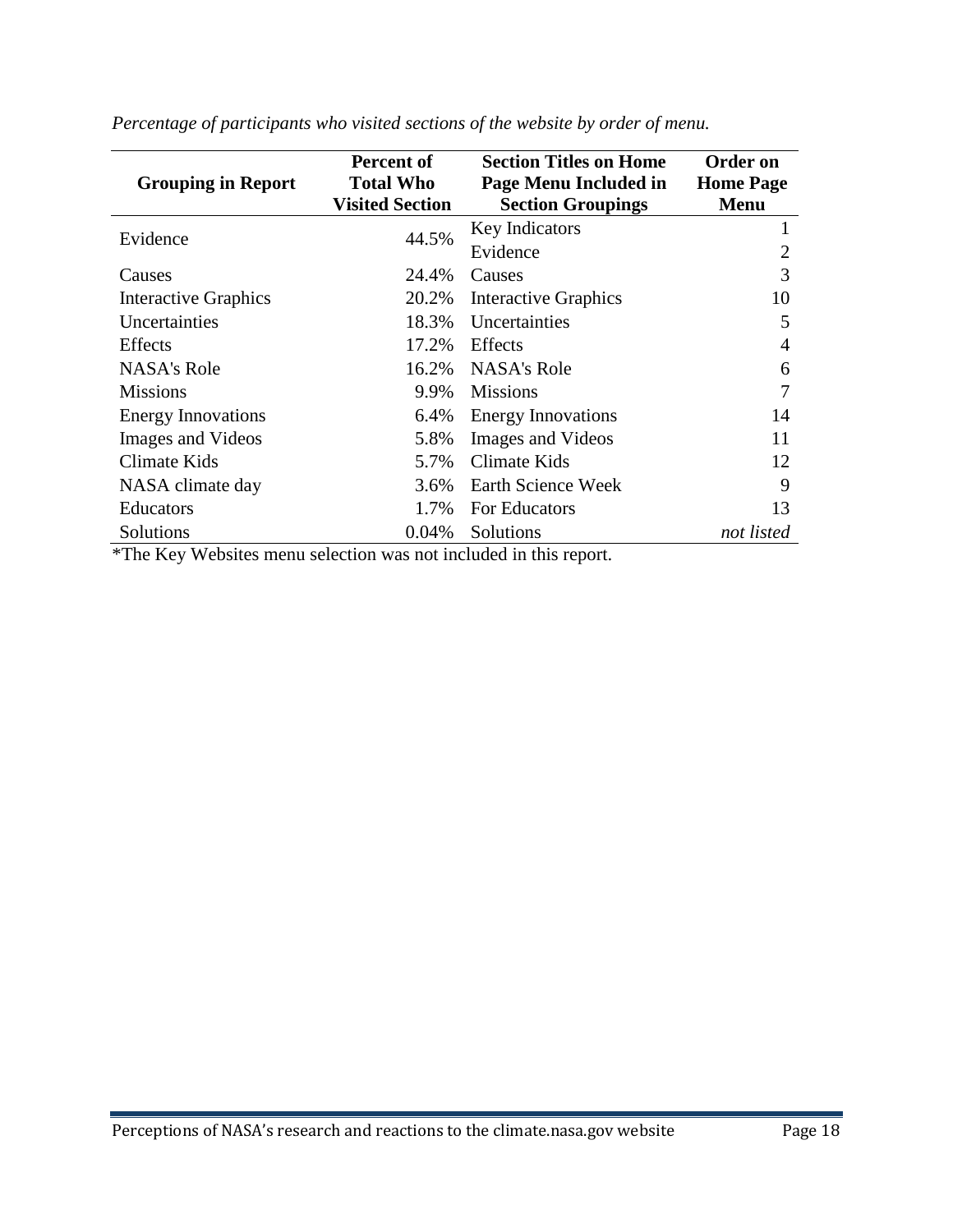# RECOMMENDATIONS

<span id="page-18-0"></span>Based on these findings, we propose several recommendations:

- 1. Include a pop-up prompt offering visitors the opportunity to sign up for NASA's climate change newsletter; in our study 13% of visitors signed up for the newsletter when it was offered.
- 2. Create a "Basic Overview" box in each section of the website. Although many participants praised the amount of information available, a significant minority indicated that they thought there was too much information, or that the information was overwhelming. Still others noted that they weren't sure where to begin. Creating a "basic overview" box might be a helpful resolution to the tension of providing more detailed information for those who desire, and a less intimidating entering point for others.
- 3. Tailor the content of the Causes and Uncertainties sections for the members of the Doubtful and Dismissive audience segments, as they are the most likely to visit those sections of the website and such tailored content creates an important opportunity to engage them. Many members of other audience segments will be interested in the information as well, even if (and perhaps especially if) tailored it to the unique concerns of people in the Doubtful and Dismissive segments.
- 4. Where necessary, develop additional content and focus existing content to clearly answer the climate change questions that large numbers of people would like NASA to answer; for example: "How do you know that climate change is caused mostly by human activities, not natural changes in the environment?" (see p. 7)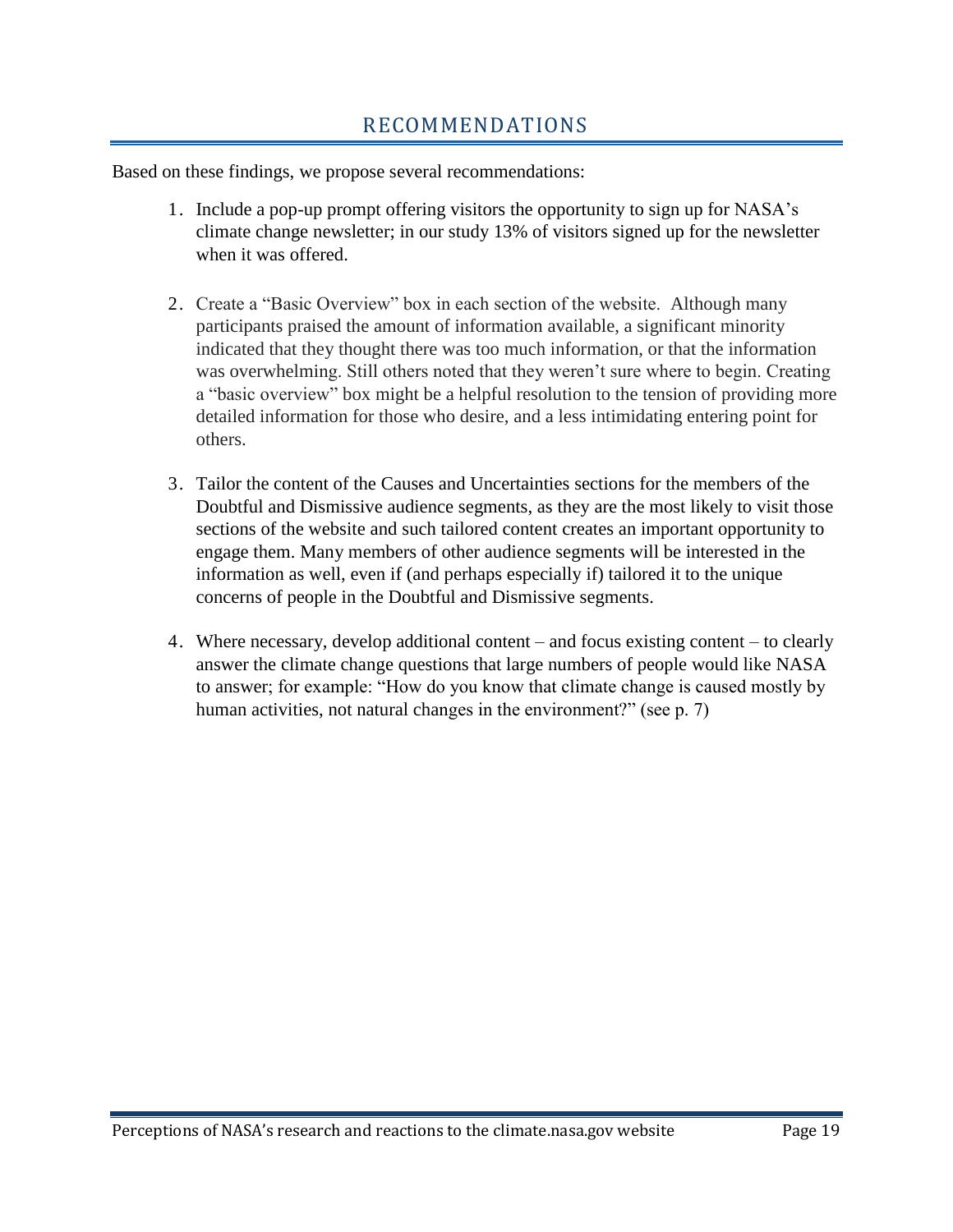# METHODS

<span id="page-19-0"></span>In April and May 2012, we surveyed a nationally representative cohort sample of adult Americans who had participated in one of our prior surveys assessing their attitudes and beliefs about global warming. These previous surveys had been conducted  $10/20/2011 - 11/16/2011$ ;  $04/22/2011 - 05/11/2011$ ;  $6/24/2010 - 7/22/2010$ ; or  $5/14/2010 - 6/1/2010$ .

Details on the prior surveys are described here:

Leiserowitz, A., Maibach, E., Roser-Renouf, C., Smith, N. & Hmielowski, J. D. (2011) *Climate change in the American Mind: Americans' global warming beliefs and attitudes in November 2011.* Yale University and George Mason University. New Haven, CT: Yale Project on Climate Change Communication. http://environment.yale.edu/climate/files/ClimateBeliefsNovember2011.pdf

Leiserowitz, A., Maibach, E., Roser-Renouf, C., & Smith, N. (2011) *Climate change in the American Mind: Americans' global warming beliefs and attitudes in May 2011.* Yale University and George Mason University. New Haven, CT: Yale Project on Climate Change Communication. <http://environment.yale.edu/climate/files/ClimateBeliefsMay2011.pdf>

Leiserowitz, A., Maibach, E., Roser-Renouf, C., & Smith, N. (2010) *Climate change in the American Mind: Americans' global warming beliefs and attitudes in June 2010*. Yale University and George Mason University. New Haven, CT: Yale Project on Climate Change Communication.

http://environment.yale.edu/climate/files/ClimateBeliefsJune2010.pdf

Leiserowitz, A., Smith, N. & Marlon, J.R. (2010) *Americans' Knowledge of Climate Change.* Yale University. New Haven, CT: Yale Project on Climate Change Communication.

http://environment.yale.edu/climate/files/ClimateChangeKnowledge2010.pdf

Respondents to the prior surveys were classified into one of six audience segments, based on 36 questions assessing their beliefs about climate change, issue involvement, policy support, and conservation behaviors; latent class analysis was used to identify the six groups. The segments range from the Alarmed – who are certain climate change is real, dangerous and caused by human activities, and who support policies that would reduce future climate change – to the Dismissive – who are convinced climate change is not real and that no action should be taken. For a complete description of the segments, please see the 2009 report listed below; for the most recent data on the audience segments, see the 2012 report.

Maibach, Edward, Connie Roser-Renouf & Anthony Leiserowitz. (2009). *Global Warming's Six Americas 2009: An Audience Segmentation Analysis.* Report may be accessed at: http://climate change.gmu.edu.